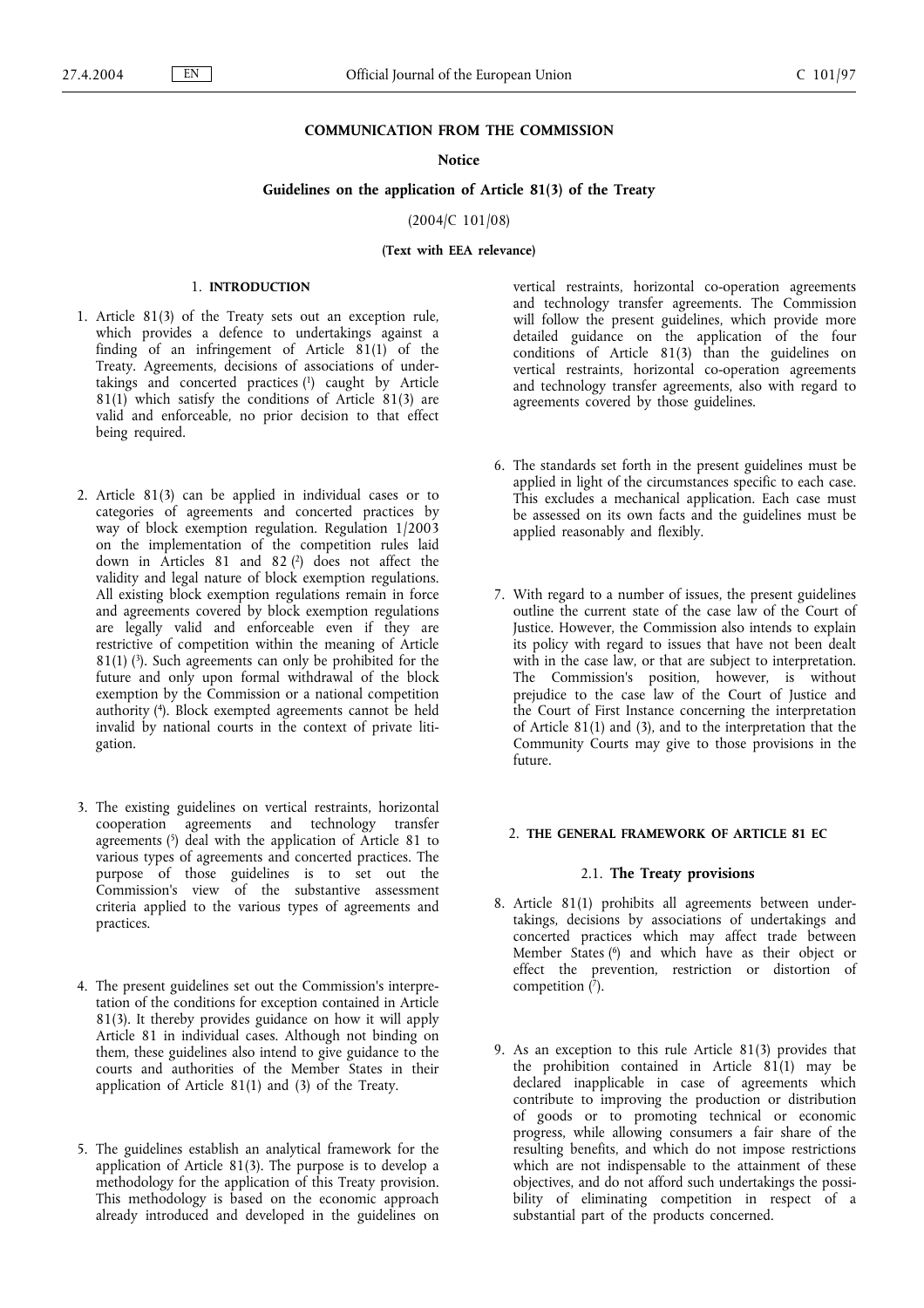- 10. According to Article 1(1) of Regulation 1/2003 agreements which are caught by Article 81(1) and which do not satisfy the conditions of Article 81(3) are prohibited, no prior decision to that effect being required  $(^{8})$ . According to Article 1(2) of the same Regulation agreements which are caught by Article 81(1) but which satisfy the conditions of Article 81(3) are not prohibited, no prior decision to that effect being required. Such agreements are valid and enforceable from the moment that the conditions of Article 81(3) are satisfied and for as long as that remains the case.
- 11. The assessment under Article 81 thus consists of two parts. The first step is to assess whether an agreement between undertakings, which is capable of affecting trade between Member States, has an anti-competitive object or actual or potential (9) anti-competitive effects. The second step, which only becomes relevant when an agreement is found to be restrictive of competition, is to determine the pro-competitive benefits produced by that agreement and to assess whether these pro-competitive effects outweigh the anti-competitive effects. The balancing of anticompetitive and pro-competitive effects is conducted exclusively within the framework laid down by Article 81(3) (10).
- 12. The assessment of any countervailing benefits under Article 81(3) necessarily requires prior determination of the restrictive nature and impact of the agreement. To place Article 81(3) in its proper context it is appropriate to briefly outline the objective and principal content of the prohibition rule of Article 81(1). The Commission guidelines on vertical restraints, horizontal co-operation agreements and technology transfer agreements (11) contain substantial guidance on the application of Article 81(1) to various types of agreements. The present guidelines are therefore limited to recalling the basic analytical framework for applying Article 81(1).

## 2.2. **The prohibition rule of Article 81(1)**

2.2.1. *General remarks*

13. The objective of Article 81 is to protect competition on the market as a means of enhancing consumer welfare and of ensuring an efficient allocation of resources. Competition and market integration serve these ends since the creation and preservation of an open single market promotes an efficient allocation of resources throughout the Community for the benefit of consumers.

- 14. The prohibition rule of Article 81(1) applies to restrictive agreements and concerted practices between undertakings and decisions by associations of undertakings in so far as they are capable of affecting trade between Member States. A general principle underlying Article 81(1) which is expressed in the case law of the Community Courts is that each economic operator must determine independently the policy, which he intends to adopt on the market  $(12)$ . In view of this the Community Courts have defined 'agreements', 'decisions' and 'concerted practices' as Community law concepts which allow a distinction to be made between the unilateral conduct of an undertaking and co-ordination of behaviour or collusion between undertakings (13). Unilateral conduct is subject only to Article 82 of the Treaty as far as Community competition law is concerned. Moreover, the convergence rule set out in Article 3(2) of Regulation 1/2003 does not apply to unilateral conduct. This provision applies only to agreements, decisions and concerted practices, which are capable of affecting trade between Member States. Article  $3(2)$  provides that when such agreements, decisions and concerted practices are not prohibited by Article 81, they cannot be prohibited by national competition law. Article 3 is without prejudice to the fundamental principle of primacy of Community law, which entails in particular that agreements and abusive practices that are prohibited by Articles 81 and 82 cannot be upheld by national law  $(14)$ .
- 15. The type of co-ordination of behaviour or collusion between undertakings falling within the scope of Article 81(1) is that where at least one undertaking vis-à-vis another undertaking undertakes to adopt a certain conduct on the market or that as a result of contacts between them uncertainty as to their conduct on the market is eliminated or at least substantially reduced  $(15)$ . It follows that co-ordination can take the form of obligations that regulate the market conduct of at least one of the parties as well as of arrangements that influence the market conduct of at least one of the parties by causing a change in its incentives. It is not required that co-ordination is in the interest of all the undertakings concerned (16). Co-ordination must also not necessarily be express. It can also be tacit. For an agreement to be capable of being regarded as having been concluded by tacit acceptance there must be an invitation from an undertaking to another undertaking, whether express or implied, to fulfil a goal jointly  $(17)$ . In certain circumstances an agreement may be inferred from and imputed to an ongoing commercial relationship between the parties  $(18)$ . However, the mere fact that a measure adopted by an undertaking falls within the context of on-going business relations is not sufficient  $(19)$ .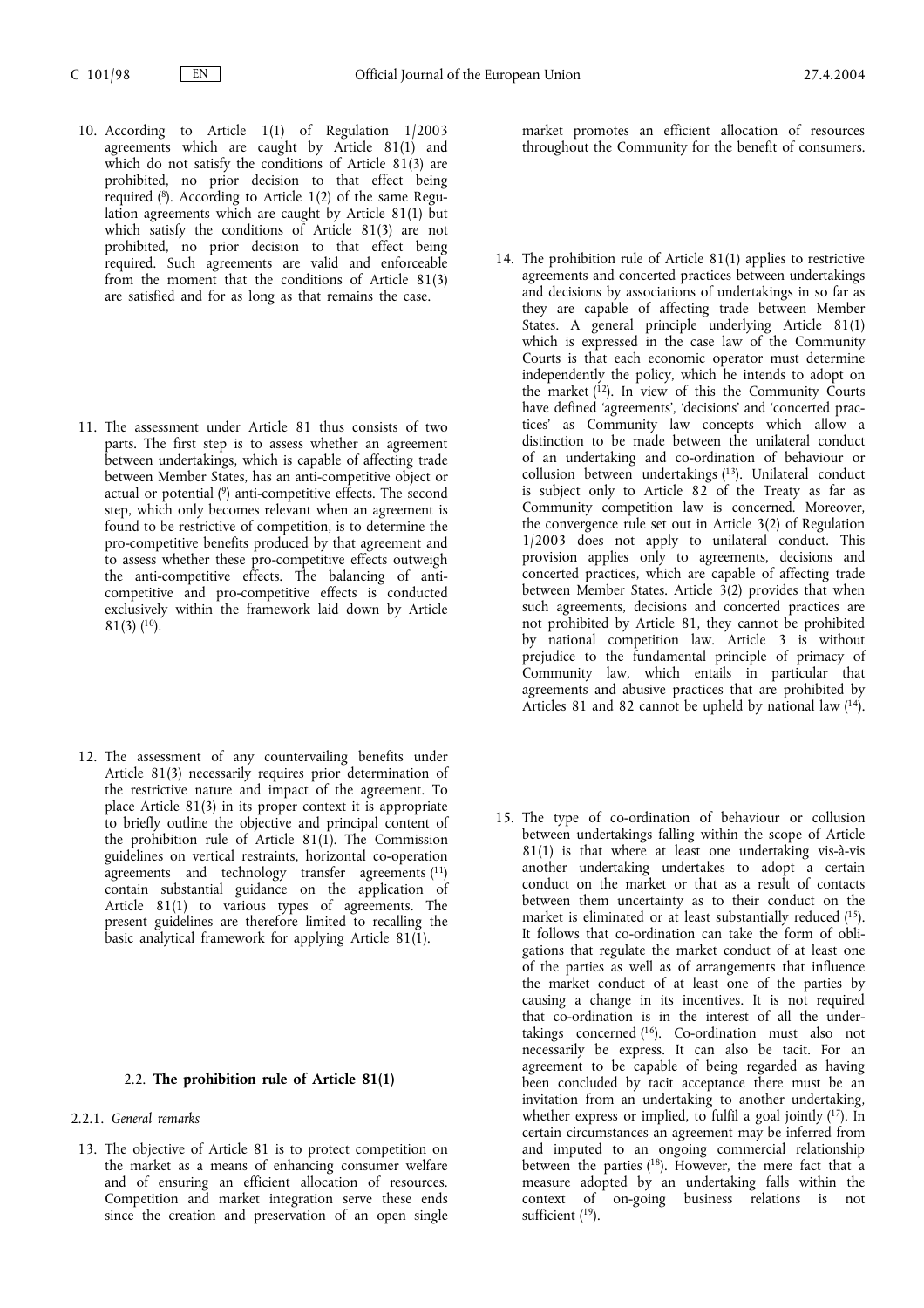- 16. Agreements between undertakings are caught by the prohibition rule of Article 81(1) when they are likely to have an appreciable adverse impact on the parameters of competition on the market, such as price, output, product quality, product variety and innovation. Agreements can have this effect by appreciably reducing rivalry between the parties to the agreement or between them and third parties.
- 2.2.2. *The basic principles for assessing agreements under Article 81(1)*
- 17. The assessment of whether an agreement is restrictive of competition must be made within the actual context in which competition would occur in the absence of the agreement with its alleged restrictions  $(20)$ . In making this assessment it is necessary to take account of the likely impact of the agreement on inter-brand competition (i.e. competition between suppliers of competing brands) and on intra-brand competition (i.e. competition between distributors of the same brand). Article 81(1) prohibits restrictions of both inter-brand competition and intra-brand competition (21).
- 18. For the purpose of assessing whether an agreement or its individual parts may restrict inter-brand competition and/or intra-brand competition it needs to be considered how and to what extent the agreement affects or is likely to affect competition on the market. The following two questions provide a useful framework for making this assessment. The first question relates to the impact of the agreement on inter-brand competition while the second question relates to the impact of the agreement on intra-brand competition. As restraints may be capable of affecting both inter-brand competition and intra-brand competition at the same time, it may be necessary to analyse a restraint in light of both questions before it can be concluded whether or not competition is restricted within the meaning of Article  $81(1)$ :
	- (1) Does the agreement restrict actual or potential competition that would have existed without the agreement? If so, the agreement may be caught by Article 81(1). In making this assessment it is necessary to take into account competition between the parties and competition from third parties. For instance, where two undertakings established in different Member States undertake not to sell products in each other's home markets, (potential) competition that existed prior to the agreement is restricted. Similarly, where a supplier imposes obligations on his distributors not to sell competing products and these obligations foreclose third party access to the market, actual or potential competition that would have existed in the absence of the agreement is restricted. In assessing whether the

parties to an agreement are actual or potential competitors the economic and legal context must be taken into account. For instance, if due to the financial risks involved and the technical capabilities of the parties it is unlikely on the basis of objective factors that each party would be able to carry out on its own the activities covered by the agreement the parties are deemed to be non-competitors in respect of that activity  $(2^2)$ . It is for the parties to bring forward evidence to that effect.

- (2) Does the agreement restrict actual or potential competition that would have existed in the absence of the contractual restraint(s)? If so, the agreement may be caught by Article 81(1). For instance, where a supplier restricts its distributors from competing with each other, (potential) competition that could have existed between the distributors absent the restraints is restricted. Such restrictions include resale price maintenance and territorial or customer sales restrictions between distributors. However, certain restraints may in certain cases not be caught by Article 81(1) when the restraint is objectively necessary for the existence of an agreement of that type or that nature  $(2^3)$ . Such exclusion of the application of Article 81(1) can only be made on the basis of objective factors external to the parties themselves and not the subjective views and characteristics of the parties. The question is not whether the parties in their particular situation would not have accepted to conclude a less restrictive agreement, but whether given the nature of the agreement and the characteristics of the market a less restrictive agreement would not have been concluded by undertakings in a similar setting. For instance, territorial restraints in an agreement between a supplier and a distributor may for a certain period of time fall outside Article 81(1), if the restraints are objectively necessary in order for the distributor to penetrate a new market  $(24)$ . Similarly, a prohibition imposed on all distributors not to sell to certain categories of end users may not be restrictive of competition if such restraint is objectively necessary for reasons of safety or health related to the dangerous nature of the product in question. Claims that in the absence of a restraint the supplier would have resorted to vertical integration are not sufficient. Decisions on whether or not to vertically integrate depend on a broad range of complex economic factors, a number of which are internal to the undertaking concerned.
- 19. In the application of the analytical framework set out in the previous paragraph it must be taken into account that Article 81(1) distinguishes between those agreements that have a restriction of competition as their object and those agreements that have a restriction of competition as their effect. An agreement or contractual restraint is only prohibited by Article 81(1) if its object or effect is to restrict inter-brand competition and/or intra-brand competition.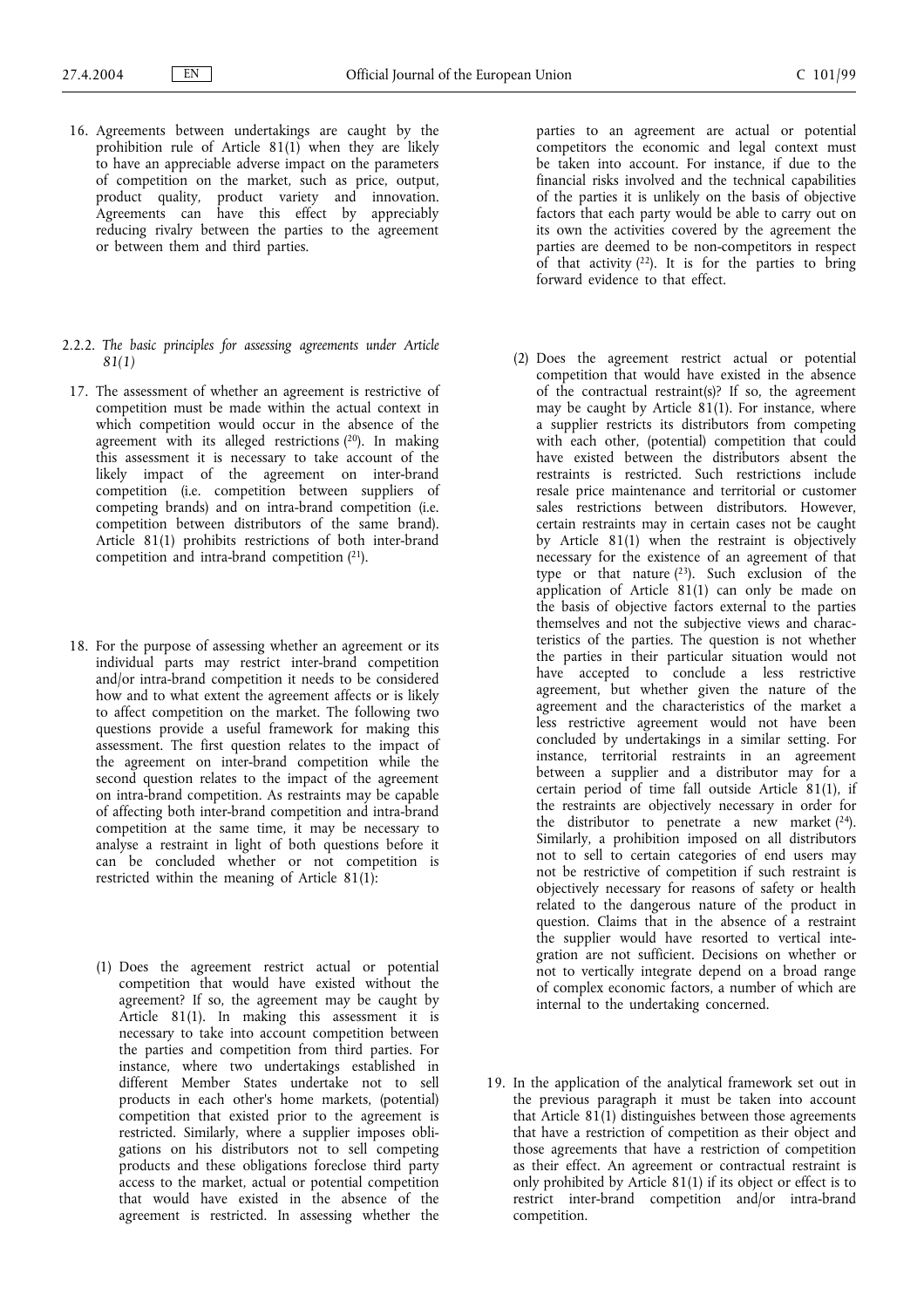20. The distinction between restrictions by object and restrictions by effect is important. Once it has been established that an agreement has as its object the restriction of competition, there is no need to take account of its concrete effects  $(2^5)$ . In other words, for the purpose of applying Article 81(1) no actual anti-competitive effects need to be demonstrated where the agreement has a restriction of competition as its object. Article 81(3), on the other hand, does not distinguish between agreements that restrict competition by object and agreements that restrict competition by effect. Article 81(3) applies to all agreements that fulfil the four conditions contained therein  $(26)$ .

21. Restrictions of competition *by object* are those that by their very nature have the potential of restricting competition. These are restrictions which in light of the objectives pursued by the Community competition rules have such a high potential of negative effects on competition that it is unnecessary for the purposes of applying Article 81(1) to demonstrate any actual effects on the market. This presumption is based on the serious nature of the restriction and on experience showing that restrictions of competition by object are likely to produce negative effects on the market and to jeopardise the objectives pursued by the Community competition rules. Restrictions by object such as price fixing and market sharing reduce output and raise prices, leading to a misallocation of resources, because goods and services demanded by customers are not produced. They also lead to a reduction in consumer welfare, because consumers have to pay higher prices for the goods and services in question.

22. The assessment of whether or not an agreement has as its object the restriction of competition is based on a number of factors. These factors include, in particular, the content of the agreement and the objective aims pursued by it. It may also be necessary to consider the context in which it is (to be) applied and the actual conduct and behaviour of the parties on the market  $(2^7)$ . In other words, an examination of the facts underlying the agreement and the specific circumstances in which it operates may be required before it can be concluded whether a particular restriction constitutes a restriction of competition by object. The way in which an agreement is actually implemented may reveal a restriction by object even where the formal agreement does not contain an express provision to that effect. Evidence of subjective intent on the part of the parties to restrict competition is a relevant factor but not a necessary condition.

- 23. Non-exhaustive guidance on what constitutes restrictions by object can be found in Commission block exemption regulations, guidelines and notices. Restrictions that are black-listed in block exemptions or identified as hardcore restrictions in guidelines and notices are generally considered by the Commission to constitute restrictions by object. In the case of horizontal agreements restrictions of competition by object include price fixing, output limitation and sharing of markets and customers  $(28)$ . As regards vertical agreements the category of restrictions by object includes, in particular, fixed and minimum resale price maintenance and restrictions providing absolute territorial protection, including restrictions on passive sales  $(29)$ .
- 24. If an agreement is not restrictive of competition by object it must be examined whether it has restrictive effects on competition. Account must be taken of both actual and potential effects (30). In other words the agreement must have likely anti-competitive effects. In the case of restrictions of competition by effect there is no presumption of anti-competitive effects. For an agreement to be restrictive by effect it must affect actual or potential competition to such an extent that on the relevant market negative effects on prices, output, innovation or the variety or quality of goods and services can be expected with a reasonable degree of probability (31). Such negative effects must be appreciable. The prohibition rule of Article 81(1) does not apply when the identified anti-competitive effects are insignificant (32). This test reflects the economic approach which the Commission is applying. The prohibition of Article 81(1) only applies where on the basis of proper market analysis it can be concluded that the agreement has likely anti-competitive effects on the market (33). It is insufficient for such a finding that the market shares of the parties exceed the thresholds set out in the Commission's *de minimis* notice (34). Agreements falling within safe harbours of block exemption regulations may be caught by Article  $81(1)$  but this is not necessarily so. Moreover, the fact that due to the market shares of the parties, an agreement falls outside the safe harbour of a block exemption is in itself an insufficient basis for finding that the agreement is caught by Article 81(1) or that it does not fulfil the conditions of Article 81(3). Individual assessment of the likely effects produced by the agreement is required.
- 25. Negative effects on competition within the relevant market are likely to occur when the parties individually or jointly have or obtain some degree of market power and the agreement contributes to the creation, maintenance or strengthening of that market power or allows the parties to exploit such market power. Market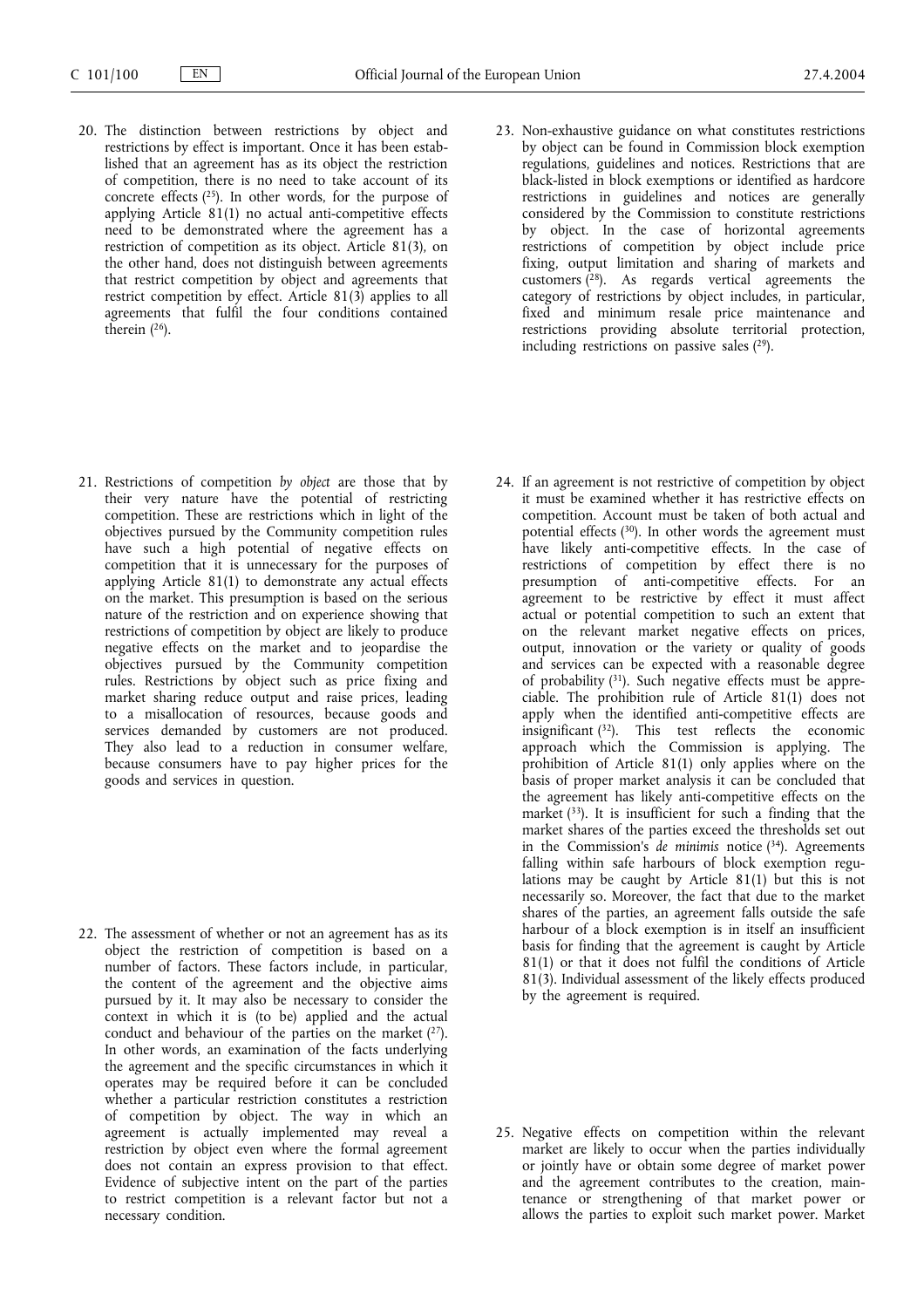power is the ability to maintain prices above competitive levels for a significant period of time or to maintain output in terms of product quantities, product quality and variety or innovation below competitive levels for a significant period of time. In markets with high fixed costs undertakings must price significantly above their marginal costs of production in order to ensure a competitive return on their investment. The fact that undertakings price above their marginal costs is therefore not in itself a sign that competition in the market is not functioning well and that undertakings have market power that allows them to price above the competitive level. It is when competitive constraints are insufficient to maintain prices and output at competitive levels that undertakings have market power within the meaning of Article 81(1).

- 26. The creation, maintenance or strengthening of market power can result from a restriction of competition between the parties to the agreement. It can also result from a restriction of competition between any one of the parties and third parties, e.g. because the agreement leads to foreclosure of competitors or because it raises competitors' costs, limiting their capacity to compete effectively with the contracting parties. Market power is a question of degree. The degree of market power normally required for the finding of an infringement under Article 81(1) in the case of agreements that are restrictive of competition by effect is less than the degree of market power required for a finding of dominance under Article 82.
- 27. For the purposes of analysing the restrictive effects of an agreement it is normally necessary to define the relevant market  $(35)$ . It is normally also necessary to examine and assess, *inter alia*, the nature of the products, the market position of the parties, the market position of competitors, the market position of buyers, the existence of potential competitors and the level of entry barriers. In some cases, however, it may be possible to show anti-competitive effects directly by analysing the conduct of the parties to the agreement on the market. It may for example be possible to ascertain that an agreement has led to price increases. The guidelines on horizontal cooperation agreements and on vertical restraints set out a detailed framework for analysing the competitive impact of various types of horizontal and vertical agreements under Article 81(1) (36).

#### 2.2.3. *Ancillary restraints*

28. Paragraph 18 above sets out a framework for analysing the impact of an agreement and its individual restrictions on inter-brand competition and intra-brand competition. If on the basis of those principles it is concluded that the main transaction covered by the agreement is not

restrictive of competition, it becomes relevant to examine whether individual restraints contained in the agreement are also compatible with Article 81(1) because they are ancillary to the main non-restrictive transaction.

- 29. In Community competition law the concept of ancillary restraints covers any alleged restriction of competition which is directly related and necessary to the implementation of a main non-restrictive transaction and proportionate to it  $(3^7)$ . If an agreement in its main parts, for instance a distribution agreement or a joint venture, does not have as its object or effect the restriction of competition, then restrictions, which are directly related to and necessary for the implementation of that transaction, also fall outside Article 81(1)  $(38)$ . These related restrictions are called ancillary restraints. A restriction is directly related to the main transaction if it is subordinate to the implementation of that transaction and is inseparably linked to it. The test of necessity implies that the restriction must be objectively necessary for the implementation of the main transaction and be proportionate to it. It follows that the ancillary restraints test is similar to the test set out in paragraph 18(2) above. However, the ancillary restraints test applies in all cases where the main transaction is not restrictive of competition (39). It is not limited to determining the impact of the agreement on intra-brand competition.
- 30. The application of the ancillary restraint concept must be distinguished from the application of the defence under Article 81(3) which relates to certain economic benefits produced by restrictive agreements and which are balanced against the restrictive effects of the agreements. The application of the ancillary restraint concept does not involve any weighing of pro-competitive and anticompetitive effects. Such balancing is reserved for Article 81(3) (40).
- 31. The assessment of ancillary restraints is limited to determining whether, in the specific context of the main non-restrictive transaction or activity, a particular restriction is necessary for the implementation of that transaction or activity and proportionate to it. If on the basis of objective factors it can be concluded that without the restriction the main non-restrictive transaction would be difficult or impossible to implement, the restriction may be regarded as objectively necessary for its implementation and proportionate to it  $(4)$ . If, for example, the main object of a franchise agreement does not restrict competition, then restrictions, which are necessary for the proper functioning of the agreement, such as obligations aimed at protecting the uniformity and reputation of the franchise system, also fall outside Article  $81(1)$  (<sup>42</sup>). Similarly, if a joint venture is not in itself restrictive of competition, then restrictions that are necessary for the functioning of the agreement are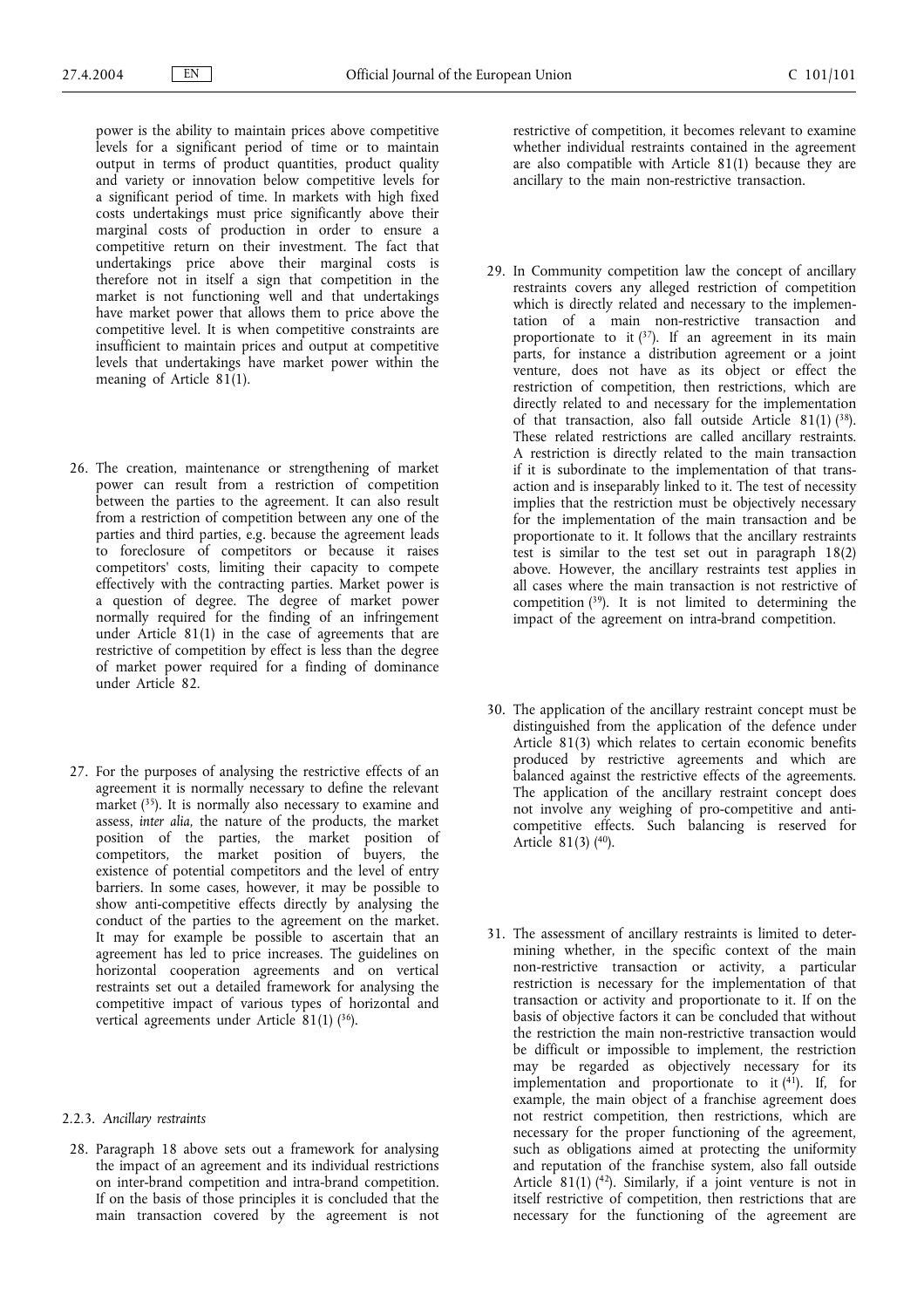deemed to be ancillary to the main transaction and are therefore not caught by Article 81(1). For instance in *TPS* ( 43) the Commission concluded that an obligation on the parties not to be involved in companies engaged in distribution and marketing of television programmes by satellite was ancillary to the creation of the joint venture during the initial phase. The restriction was therefore deemed to fall outside Article 81(1) for a period of three years. In arriving at this conclusion the Commission took account of the heavy investments and commercial risks involved in entering the market for pay-television.

### 2.3. **The exception rule of Article 81(3)**

- 32. The assessment of restrictions by object and effect under Article 81(1) is only one side of the analysis. The other side, which is reflected in Article 81(3), is the assessment of the positive economic effects of restrictive agreements.
- 33. The aim of the Community competition rules is to protect competition on the market as a means of enhancing consumer welfare and of ensuring an efficient allocation of resources. Agreements that restrict competition may at the same time have pro-competitive effects by way of efficiency gains (44). Efficiencies may create additional value by lowering the cost of producing an output, improving the quality of the product or creating a new product. When the pro-competitive effects of an agreement outweigh its anti-competitive effects the agreement is on balance pro-competitive and compatible with the objectives of the Community competition rules. The net effect of such agreements is to promote the very essence of the competitive process, namely to win customers by offering better products or better prices than those offered by rivals. This analytical framework is reflected in Article 81(1) and Article 81(3). The latter provision expressly acknowledges that restrictive agreements may generate objective economic benefits so as to outweigh the negative effects of the restriction of competition  $(45)$ .
- 34. The application of the exception rule of Article 81(3) is subject to four cumulative conditions, two positive and two negative:
	- (a) The agreement must contribute to improving the production or distribution of goods or contribute to promoting technical or economic progress,
- (b) Consumers must receive a fair share of the resulting benefits,
- (c) The restrictions must be indispensable to the attainment of these objectives, and finally
- (d) The agreement must not afford the parties the possibility of eliminating competition in respect of a substantial part of the products in question.

When these four conditions are fulfilled the agreement enhances competition within the relevant market, because it leads the undertakings concerned to offer cheaper or better products to consumers, compensating the latter for the adverse effects of the restrictions of competition.

- 35. Article 81(3) can be applied either to individual agreements or to categories of agreements by way of a block exemption regulation. When an agreement is covered by a block exemption the parties to the restrictive agreement are relieved of their burden under Article 2 of Regulation 1/2003 of showing that their individual agreement satisfies each of the conditions of Article 81(3). They only have to prove that the restrictive agreement benefits from a block exemption. The application of Article 81(3) to categories of agreements by way of block exemption regulation is based on the presumption that restrictive agreements that fall within their scope (46) fulfil each of the four conditions laid down in Article 81(3).
- 36. If in an individual case the agreement is caught by Article 81(1) and the conditions of Article 81(3) are not fulfilled the block exemption may be withdrawn. According to Article 29(1) of Regulation 1/2003 the Commission is empowered to withdraw the benefit of a block exemption when it finds that in a particular case an agreement covered by a block exemption regulation has certain effects which are incompatible with Article 81(3) of the Treaty. Pursuant to Article 29(2) of Regulation 1/2003 a competition authority of a Member State may also withdraw the benefit of a Commission block exemption regulation in respect of its territory (or part of its territory), if this territory has all the characteristics of a distinct geographic market. In the case of withdrawal it is for the competition authorities concerned to demonstrate that the agreement infringes Article 81(1) and that it does not fulfil the conditions of Article 81(3).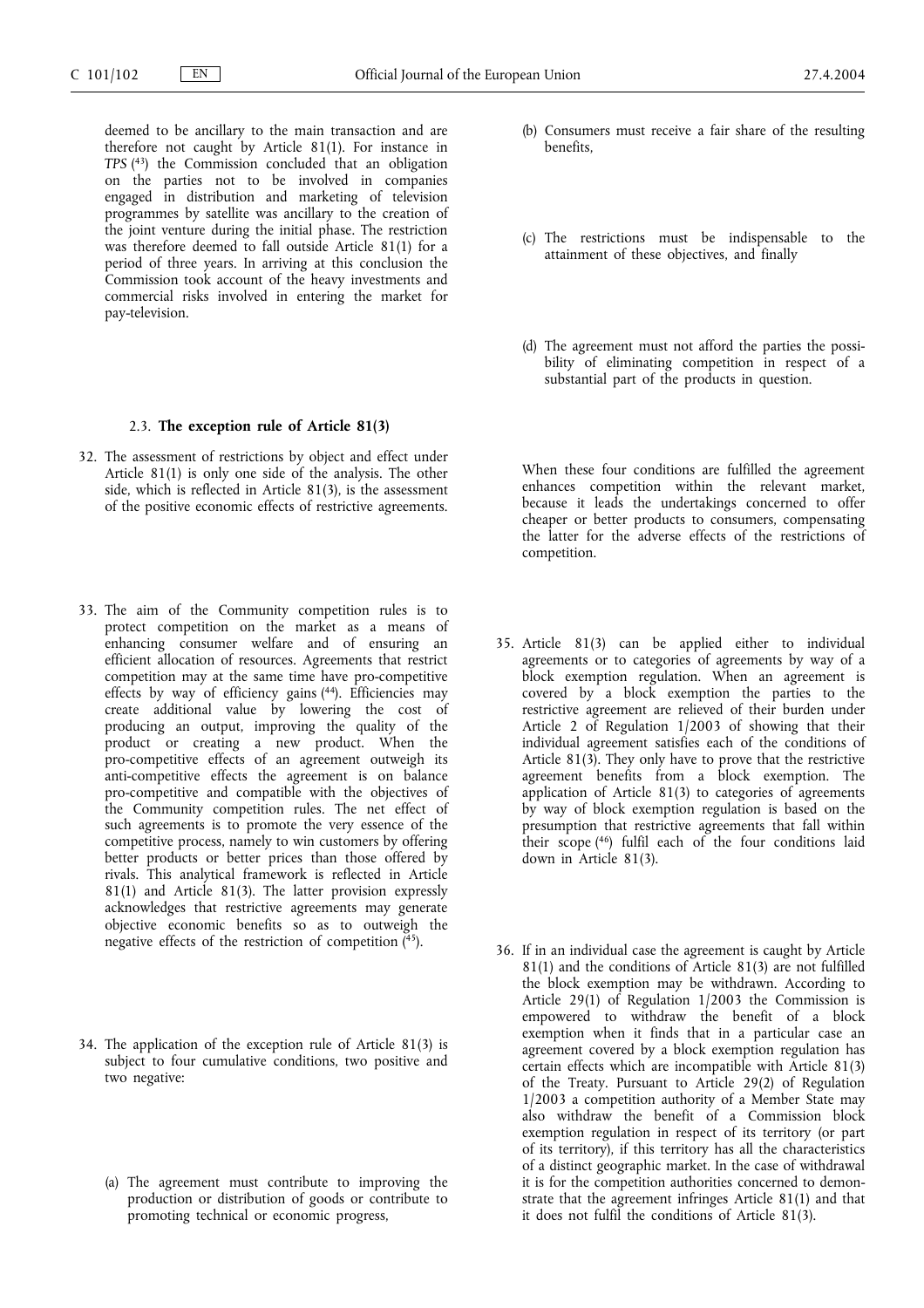37. The courts of the Member States have no power to withdraw the benefit of block exemption regulations. Moreover, in their application of block exemption regulations Member State courts may not modify their scope by extending their sphere of application to agreements not covered by the block exemption regulation in question  $(47)$ . Outside the scope of block exemption regulations Member State courts have the power to apply Article 81 in full (cf. Article 6 of Regulation 1/2003).

# 3. **THE APPLICATION OF THE FOUR CONDITIONS OF ARTICLE 81(3)**

- 38. The remainder of these guidelines will consider each of the four conditions of Article 81(3)  $(48)$ . Given that these four conditions are cumulative  $(49)$  it is unnecessary to examine any remaining conditions once it is found that one of the conditions of Article 81(3) is not fulfilled. In individual cases it may therefore be appropriate to consider the four conditions in a different order.
- 39. For the purposes of these guidelines it is considered appropriate to invert the order of the second and the third condition and thus deal with the issue of indispensability before the issue of pass-on to consumers. The analysis of pass-on requires a balancing of the negative and positive effects of an agreement on consumers. This analysis should not include the effects of any restrictions, which already fail the indispensability test and which for that reason are prohibited by Article 81.

## 3.1. **General principles**

- 40. Article 81(3) of the Treaty only becomes relevant when an agreement between undertakings restricts competition within the meaning of Article 81(1). In the case of non-restrictive agreements there is no need to examine any benefits generated by the agreement.
- 41. Where in an individual case a restriction of competition within the meaning of Article 81(1) has been proven, Article 81(3) can be invoked as a defence. According to Article 2 of Regulation 1/2003 the burden of proof under Article  $81(3)$  rests on the undertaking(s) invoking the benefit of the exception rule. Where the conditions of Article 81(3) are not satisfied the agreement is null and void, cf. Article 81(2). However, such automatic nullity only applies to those parts of the agreement that are incompatible with Article 81, provided that such parts are severable from the agreement as a whole (50). If only part of the agreement is null and void, it is for the

applicable national law to determine the consequences thereof for the remaining part of the agreement  $(\bar{5}1)$ .

- 42. According to settled case law the four conditions of Article  $81(3)$  are cumulative  $(52)$ , i.e. they must all be fulfilled for the exception rule to be applicable. If they are not, the application of the exception rule of Article 81(3) must be refused  $(5^3)$ . The four conditions of Article 81(3) are also exhaustive. When they are met the exception is applicable and may not be made dependant on any other condition. Goals pursued by other Treaty provisions can be taken into account to the extent that they can be subsumed under the four conditions of Article 81(3)  $(54)$ .
- 43. The assessment under Article 81(3) of benefits flowing from restrictive agreements is in principle made within the confines of each relevant market to which the agreement relates. The Community competition rules have as their objective the protection of competition on the market and cannot be detached from this objective. Moreover, the condition that consumers  $(55)$ must receive a fair share of the benefits implies in general that efficiencies generated by the restrictive agreement within a relevant market must be sufficient to outweigh the anti-competitive effects produced by the agreement within that same relevant market  $(56)$ . Negative effects on consumers in one geographic market or product market cannot normally be balanced against and compensated by positive effects for consumers in another unrelated geographic market or product market. However, where two markets are related, efficiencies achieved on separate markets can be taken into account provided that the group of consumers affected by the restriction and benefiting from the efficiency gains are substantially the same (57). Indeed, in some cases only consumers in a downstream market are affected by the agreement in which case the impact of the agreement on such consumers must be assessed. This is for instance so in the case of purchasing agreements (58).
- 44. The assessment of restrictive agreements under Article  $81(3)$  is made within the actual context in which they occur (59) and on the basis of the facts existing at any given point in time. The assessment is sensitive to material changes in the facts. The exception rule of Article 81(3) applies as long as the four conditions are fulfilled and ceases to apply when that is no longer the case  $(60)$ . When applying Article 81(3) in accordance with these principles it is necessary to take into account the initial sunk investments made by any of the parties and the time needed and the restraints required to commit and recoup an efficiency enhancing investment. Article 81 cannot be applied without taking due account of such *ex ante* investment. The risk facing the parties and the sunk investment that must be committed to implement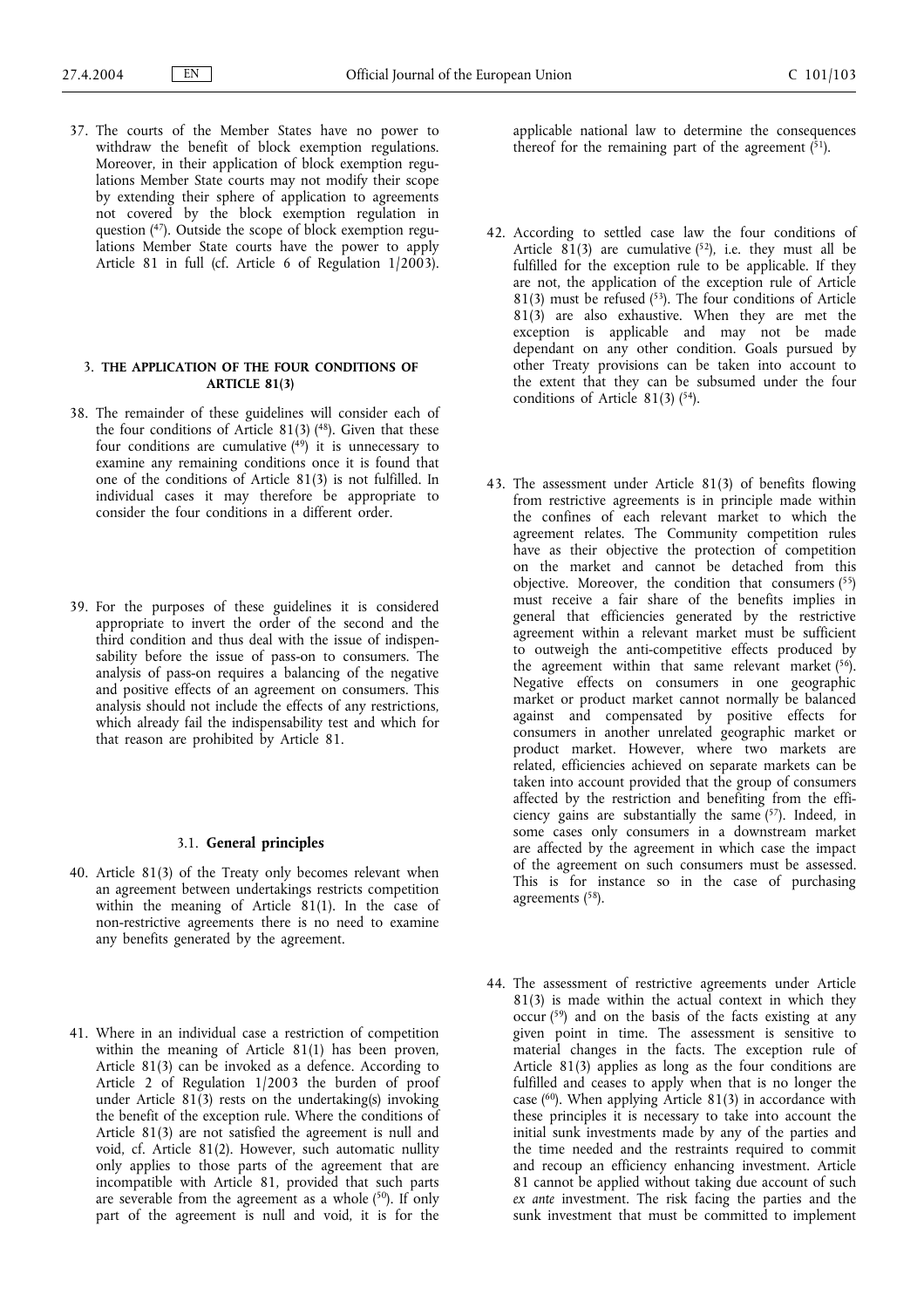the agreement can thus lead to the agreement falling outside Article 81(1) or fulfilling the conditions of Article 81(3), as the case may be, for the period of time required to recoup the investment.

- 45. In some cases the restrictive agreement is an irreversible event. Once the restrictive agreement has been implemented the *ex ante* situation cannot be re-established. In such cases the assessment must be made exclusively on the basis of the facts pertaining at the time of implementation. For instance, in the case of a research and development agreement whereby each party agrees to abandon its respective research project and pool its capabilities with those of another party, it may from an objective point of view be technically and economically impossible to revive a project once it has been abandoned. The assessment of the anti-competitive and pro-competitive effects of the agreement to abandon the individual research projects must therefore be made as of the time of the completion of its implementation. If at that point in time the agreement is compatible with Article 81, for instance because a sufficient number of third parties have competing research and development projects, the parties' agreement to abandon their individual projects remains compatible with Article 81, even if at a later point in time the third party projects fail. However, the prohibition of Article 81 may apply to other parts of the agreement in respect of which the issue of irreversibility does not arise. If for example in addition to joint research and development, the agreement provides for joint exploitation, Article 81 may apply to this part of the agreement if due to subsequent market developments the agreement becomes restrictive of competition and does not (any longer) satisfy the conditions of Article 81(3) taking due account of *ex ante* sunk investments, cf. the previous paragraph.
- 46. Article 81(3) does not exclude *a priori* certain types of agreements from its scope. As a matter of principle all restrictive agreements that fulfil the four conditions of Article 81(3) are covered by the exception rule  $(61)$ . However, severe restrictions of competition are unlikely to fulfil the conditions of Article 81(3). Such restrictions are usually black-listed in block exemption regulations or identified as hardcore restrictions in Commission guidelines and notices. Agreements of this nature generally fail (at least) the two first conditions of Article 81(3). They neither create objective economic benefits  $(62)$  nor do they benefit consumers  $(63)$ . For example, a horizontal agreement to fix prices limits output leading to misallocation of resources. It also transfers value from consumers to producers, since it leads to higher prices without producing any countervailing value to consumers within the relevant market. Moreover, these types of agreements generally also fail the indispensability test under the third condition (64).

47. Any claim that restrictive agreements are justified because they aim at ensuring fair conditions of competition on the market is by nature unfounded and must be discarded (<sup>65</sup>). The purpose of Article 81 is to protect effective competition by ensuring that markets remain open and competitive. The protection of fair conditions of competition is a task for the legislator in compliance with Community law obligations  $(66)$  and not for undertakings to regulate themselves.

## 3.2. **First condition of Article 81(3): Efficiency gains**

3.2.1. *General remarks*

- 48. According to the first condition of Article 81(3) the restrictive agreement must contribute to improving the production or distribution of goods or to promoting technical or economic progress. The provision refers expressly only to goods, but applies by analogy to services.
- 49. It follows from the case law of the Court of Justice that only objective benefits can be taken into account (67). This means that efficiencies are not assessed from the subjective point of view of the parties (<sup>68</sup>). Cost savings that arise from the mere exercise of market power by the parties cannot be taken into account. For instance, when companies agree to fix prices or share markets they reduce output and thereby production costs. Reduced competition may also lead to lower sales and marketing expenditures. Such cost reductions are a direct consequence of a reduction in output and value. The cost reductions in question do not produce any pro-competitive effects on the market. In particular, they do not lead to the creation of value through an integration of assets and activities. They merely allow the undertakings concerned to increase their profits and are therefore irrelevant from the point of view of Article 81(3).
- 50. The purpose of the first condition of Article 81(3) is to define the types of efficiency gains that can be taken into account and be subject to the further tests of the second and third conditions of Article 81(3). The aim of the analysis is to ascertain what are the objective benefits created by the agreement and what is the economic importance of such efficiencies. Given that for Article  $81(3)$  to apply the pro-competitive effects flowing from the agreement must outweigh its anti-competitive effects, it is necessary to verify what is the link between the agreement and the claimed efficiencies and what is the value of these efficiencies.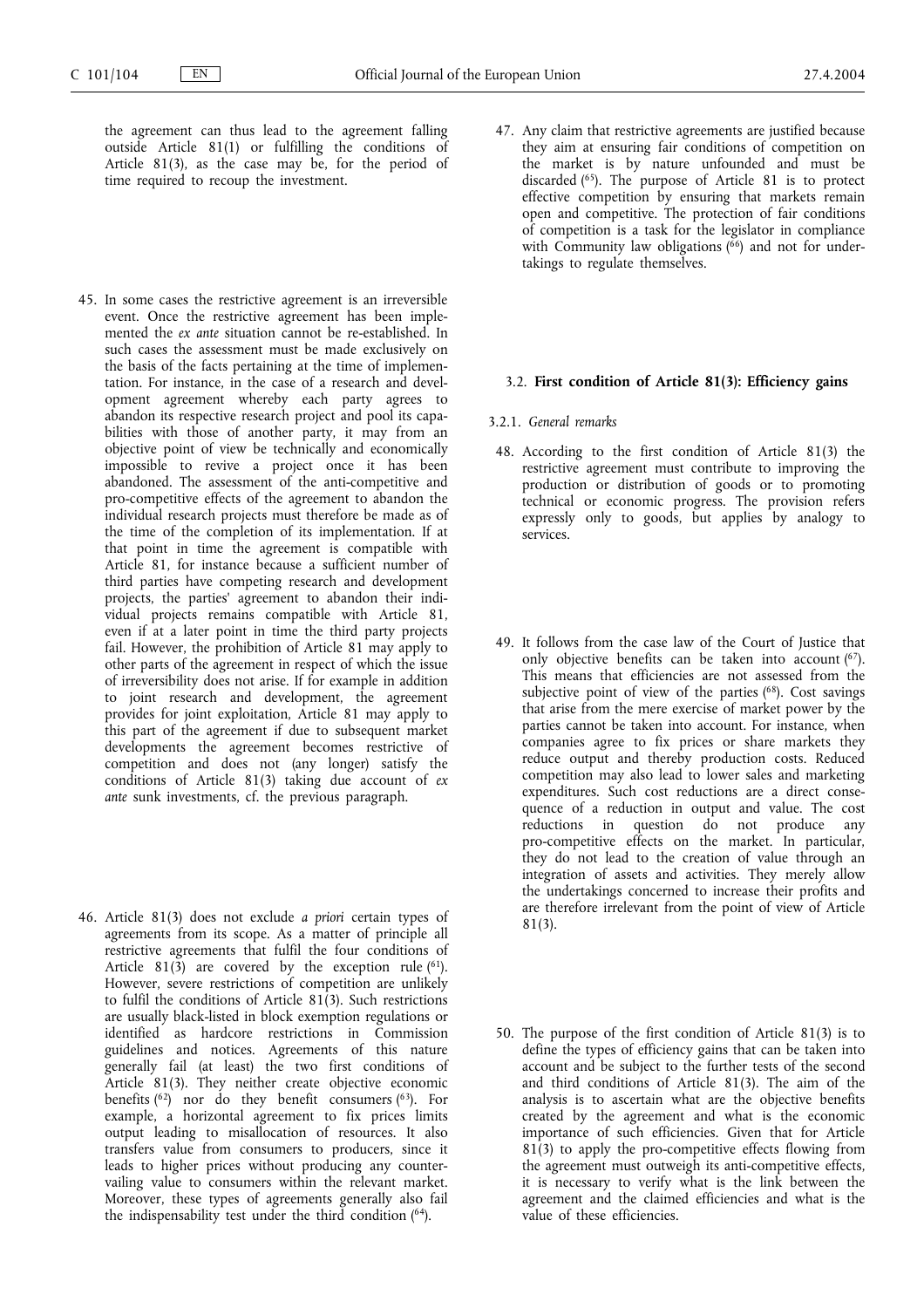- 51. All efficiency claims must therefore be substantiated so that the following can be verified:
	- (a) The *nature* of the claimed efficiencies;
	- (b) The *link* between the agreement and the efficiencies;
	- (c) The *likelihood* and *magnitude* of each claimed efficiency; and
	- (d) *How* and *when* each claimed efficiency would be achieved.
- 52. Letter (a) allows the decision-maker to verify whether the claimed efficiencies are objective in nature, cf. paragraph 49 above.
- 53. Letter (b) allows the decision-maker to verify whether there is a sufficient causal link between the restrictive agreement and the claimed efficiencies. This condition normally requires that the efficiencies result from the economic activity that forms the object of the agreement. Such activities may, for example, take the form of distribution, licensing of technology, joint production or joint research and development. To the extent, however, that an agreement has wider efficiency enhancing effects within the relevant market, for example because it leads to a reduction in industry wide costs, these additional benefits are also taken into account.
- 54. The causal link between the agreement and the claimed efficiencies must normally also be direct (69). Claims based on indirect effects are as a general rule too uncertain and too remote to be taken into account. A direct causal link exists for instance where a technology transfer agreement allows the licensees to produce new or improved products or a distribution agreement allows products to be distributed at lower cost or valuable services to be produced. An example of indirect effect would be a case where it is claimed that a restrictive agreement allows the undertakings concerned to increase their profits, enabling them to invest more in research and development to the ultimate benefit of consumers. While there may be a link between profitability and research and development, this link is generally not sufficiently direct to be taken into account in the context of Article 81(3).
- 55. Letters (c) and (d) allow the decision-maker to verify the value of the claimed efficiencies, which in the context of

the third condition of Article 81(3) must be balanced against the anti-competitive effects of the agreement, see paragraph 101 below. Given that Article 81(1) only applies in cases where the agreement has likely negative effects on competition and consumers (in the case of hardcore restrictions such effects are presumed) efficiency claims must be substantiated so that they can be verified. Unsubstantiated claims are rejected.

- 56. In the case of claimed cost efficiencies the undertakings invoking the benefit of Article 81(3) must as accurately as reasonably possible calculate or estimate the value of the efficiencies and describe in detail how the amount has been computed. They must also describe the method(s) by which the efficiencies have been or will be achieved. The data submitted must be verifiable so that there can be a sufficient degree of certainty that the efficiencies have materialised or are likely to materialise.
- 57. In the case of claimed efficiencies in the form of new or improved products and other non-cost based efficiencies, the undertakings claiming the benefit of Article 81(3) must describe and explain in detail what is the nature of the efficiencies and how and why they constitute an objective economic benefit.
- 58. In cases where the agreement has yet to be fully implemented the parties must substantiate any projections as to the date from which the efficiencies will become operational so as to have a significant positive impact in the market.
- 3.2.2. *The different categories of efficiencies*
- 59. The types of efficiencies listed in Article 81(3) are broad categories which are intended to cover all objective economic efficiencies. There is considerable overlap between the various categories mentioned in Article 81(3) and the same agreement may give rise to several kinds of efficiencies. It is therefore not appropriate to draw clear and firm distinctions between the various categories. For the purpose of these guidelines, a distinction is made between cost efficiencies and efficiencies of a qualitative nature whereby value is created in the form of new or improved products, greater product variety etc.
- 60. In general, efficiencies stem from an integration of economic activities whereby undertakings combine their assets to achieve what they could not achieve as efficiently on their own or whereby they entrust another undertaking with tasks that can be performed more efficiently by that other undertaking.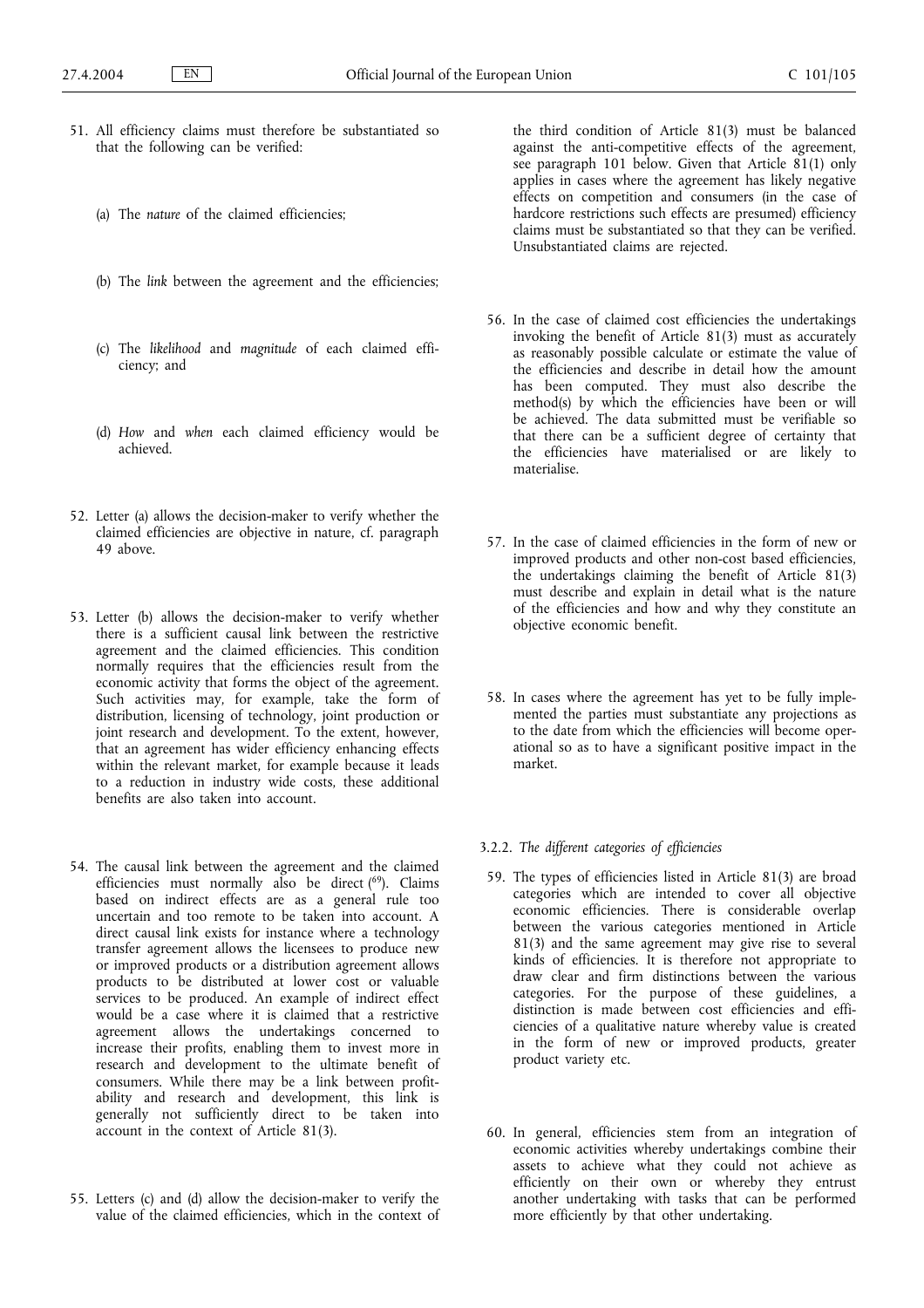- 61. The research and development, production and distribution process may be viewed as a value chain that can be divided into a number of stages. At each stage of this chain an undertaking must make a choice between performing the activity itself, performing it together with (an)other undertaking(s) or outsourcing the activity entirely to (an)other undertaking(s).
- 62. In each case where the choice made involves cooperation on the market with another undertaking, an agreement within the meaning of Article 81(1) normally needs to be concluded. These agreements can be vertical, as is the case where the parties operate at different levels of the value chain or horizontal, as is the case where the firms operate at the same level of the value chain. Both categories of agreements may create efficiencies by allowing the undertakings in question to perform a particular task at lower cost or with higher added value for consumers. Such agreements may also contain or lead to restrictions of competition in which case the prohibition rule of Article 81(1) and the exception rule of Article 81(3) may become relevant.
- 63. The types of efficiencies mentioned in the following are only examples and are not intended to be exhaustive.

# 3.2.2.1. Cost efficiencies

- 64. Cost efficiencies flowing from agreements between undertakings can originate from a number of different sources. One very important source of cost savings is the development of new production technologies and methods. In general, it is when technological leaps are made that the greatest potential for cost savings is achieved. For instance, the introduction of the assembly line led to a very substantial reduction in the cost of producing motor vehicles.
- 65. Another very important source of efficiency is synergies resulting from an integration of existing assets. When the parties to an agreement combine their respective assets they may be able to attain a cost/output configuration that would not otherwise be possible. The combination of two existing technologies that have complementary strengths may reduce production costs or lead to the production of a higher quality product. For instance, it may be that the production assets of firm A generate a high output per hour but require a relatively high input of raw materials per unit of output, whereas the production assets of firm B generate lower output per hour but require a relatively lower input of raw

materials per unit of output. Synergies are created if by establishing a production joint venture combining the production assets of A and B the parties can attain a high(er) level of output per hour with a low(er) input of raw materials per unit of output. Similarly, if one undertaking has optimised one part of the value chain and another undertaking has optimised another part of the value chain, the combination of their operations may lead to lower costs. Firm A may for instance have a highly automated production facility resulting in low production costs per unit whereas B has developed an efficient order processing system. The system allows production to be tailored to customer demand, ensuring timely delivery and reducing warehousing and obsolescence costs. By combining their assets A and B may be able to obtain cost reductions.

- 66. Cost efficiencies may also result from economies of scale, i.e. declining cost per unit of output as output increases. To give an example: investment in equipment and other assets often has to be made in indivisible blocks. If an undertaking cannot fully utilise a block, its average costs will be higher than if it could do so. For instance, the cost of operating a truck is virtually the same regardless of whether it is almost empty, half-full or full. Agreements whereby undertakings combine their logistics operations may allow them to increase the load factors and reduce the number of vehicles employed. Larger scale may also allow for better division of labour leading to lower unit costs. Firms may achieve economies of scale in respect of all parts of the value chain, including research and development, production, distribution and marketing. Learning economies constitute a related type of efficiency. As experience is gained in using a particular production process or in performing particular tasks, productivity may increase because the process is made to run more efficiently or because the task is performed more quickly.
- 67. Economies of scope are another source of cost efficiency, which occur when firms achieve cost savings by producing different products on the basis of the same input. Such efficiencies may arise from the fact that it is possible to use the same components and the same facilities and personnel to produce a variety of products. Similarly, economies of scope may arise in distribution when several types of goods are distributed in the same vehicles. For instance, a producer of frozen pizzas and a producer of frozen vegetables may obtain economies of scope by jointly distributing their products. Both groups of products must be distributed in refrigerated vehicles and it is likely that there are significant overlaps in terms of customers. By combining their operations the two producers may obtain lower distribution costs per distributed unit.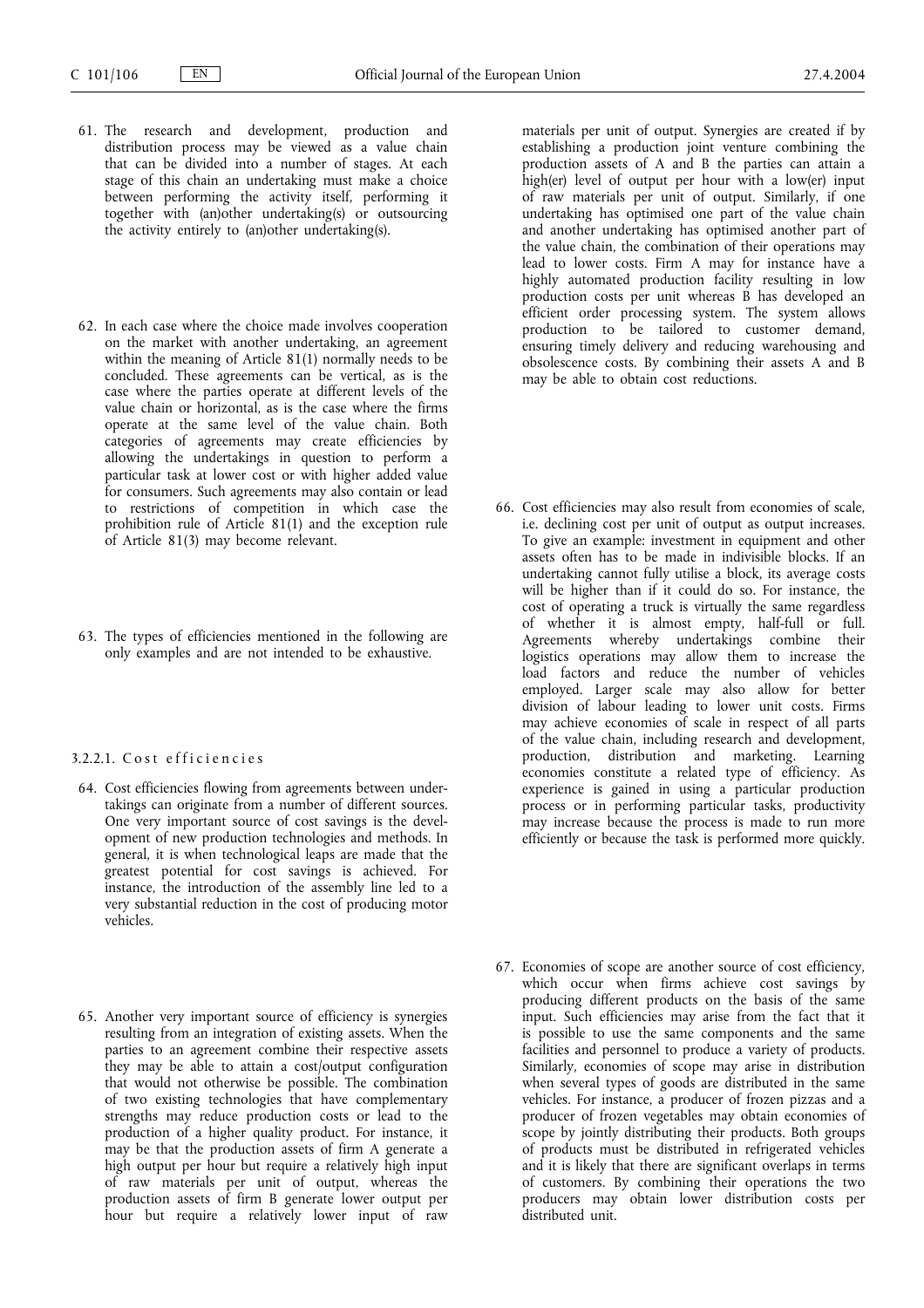68. Efficiencies in the form of cost reductions can also follow from agreements that allow for better planning of production, reducing the need to hold expensive inventory and allowing for better capacity utilisation. Efficiencies of this nature may for example stem from the use of 'just in time' purchasing, i.e. an obligation on a supplier of components to continuously supply the buyer according to its needs thereby avoiding the need for the buyer to maintain a significant stock of components which risks becoming obsolete. Cost savings may also result from agreements that allow the parties to rationalise production across their facilities.

## 3.2.2.2. Qualitative efficiencies

- 69. Agreements between undertakings may generate various efficiencies of a qualitative nature which are relevant to the application of Article 81(3). In a number of cases the main efficiency enhancing potential of the agreement is not cost reduction; it is quality improvements and other efficiencies of a qualitative nature. Depending on the individual case such efficiencies may therefore be of equal or greater importance than cost efficiencies.
- 70. Technical and technological advances form an essential and dynamic part of the economy, generating significant benefits in the form of new or improved goods and services. By cooperating undertakings may be able to create efficiencies that would not have been possible without the restrictive agreement or would have been possible only with substantial delay or at higher cost. Such efficiencies constitute an important source of economic benefits covered by the first condition of Article 81(3). Agreements capable of producing efficiencies of this nature include, in particular, research and development agreements. An example would be A and B creating a joint venture for the development and, if successful, joint production of a cell-based tyre. The puncture of one cell does not affect other cells, which means that there is no risk of collapse of the tyre in the event of a puncture. The tyre is thus safer than traditional tyres. It also means that there is no immediate need to change the tyre and thus to carry a spare. Both types of efficiencies constitute objective benefits within the meaning of the first condition of Article 81(3).
- 71. In the same way that the combination of complementary assets can give rise to cost savings, combinations of assets may also create synergies that create efficiencies of a qualitative nature. The combination of production assets may for instance lead to the production of higher quality

products or products with novel features. This may for instance be the case for licence agreements, and agreements providing for joint production of new or improved goods or services. Licence agreements may, in particular, ensure more rapid dissemination of new technology in the Community and enable the licensee(s) to make available new products or to employ new production techniques that lead to quality improvements. Joint production agreements may, in particular, allow new or improved products or services to be introduced on the market more quickly or at lower cost  $(70)$ . In the telecommunications sector, for example, cooperation agreements have been held to create efficiencies by making available more quickly new global services  $(71)$ . In the banking sector cooperation agreements that made available improved facilities for making crossborder payments have also been held to create efficiencies falling within the scope of the first condition of Article 81(3)  $(72)$ .

72. Distribution agreements may also give rise to qualitative efficiencies. Specialised distributors, for example, may be able to provide services that are better tailored to customer needs or to provide quicker delivery or better quality assurance throughout the distribution chain (73).

## 3.3. **Third condition of Article 81(3): Indispensability of the restrictions**

- 73. According to the third condition of Article 81(3) the restrictive agreement must not impose restrictions, which are not indispensable to the attainment of the efficiencies created by the agreement in question. This condition implies a two-fold test. First, the restrictive agreement as such must be reasonably necessary in order to achieve the efficiencies. Secondly, the individual restrictions of competition that flow from the agreement must also be reasonably necessary for the attainment of the efficiencies.
- 74. In the context of the third condition of Article 81(3) the decisive factor is whether or not the restrictive agreement and individual restrictions make it possible to perform the activity in question more efficiently than would likely have been the case in the absence of the agreement or the restriction concerned. The question is not whether in the absence of the restriction the agreement would not have been concluded, but whether more efficiencies are produced with the agreement or restriction than in the absence of the agreement or restriction  $(^{74})$ .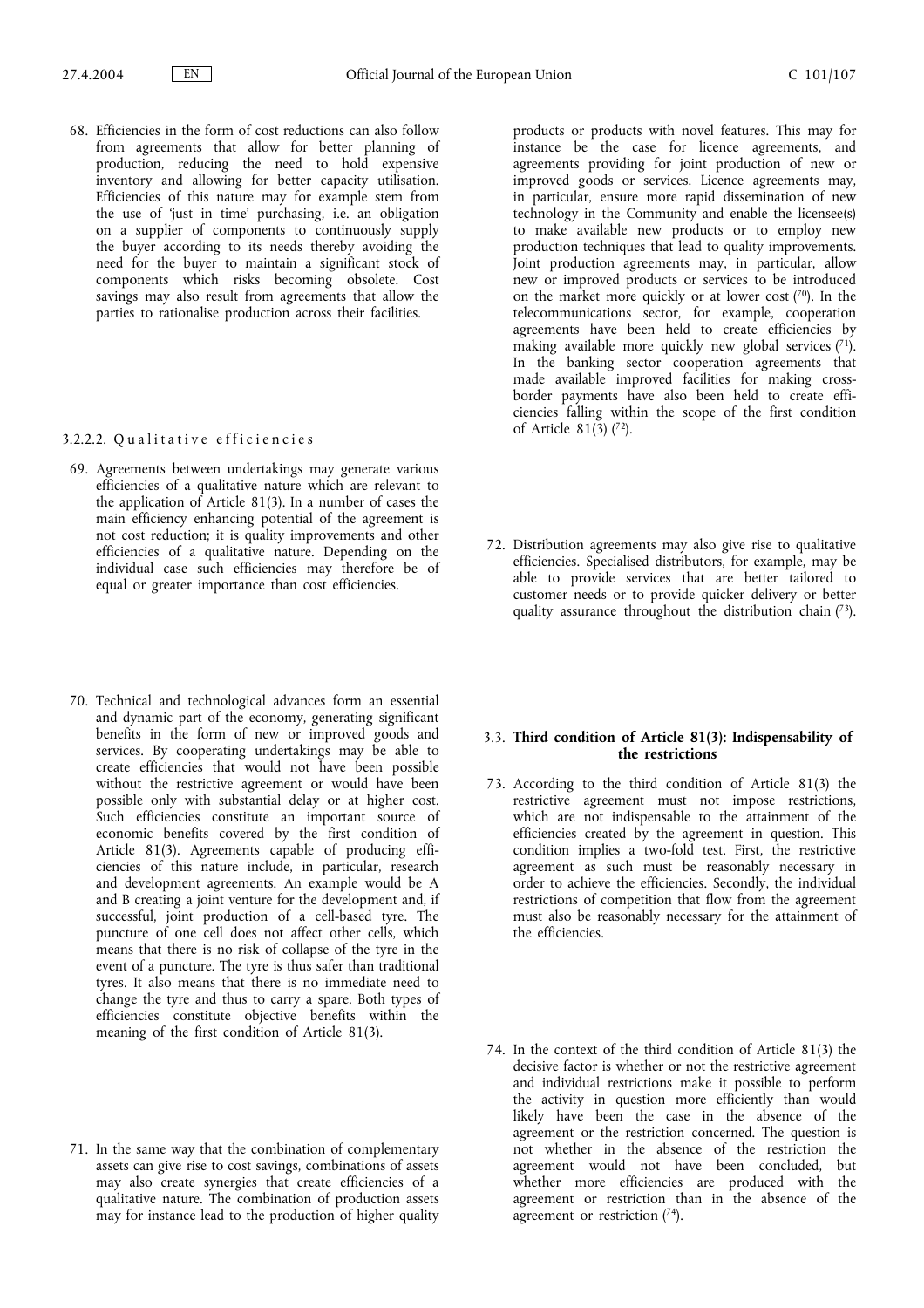- 75. The first test contained in the third condition of Article 81(3) requires that the efficiencies be specific to the agreement in question in the sense that there are no other economically practicable and less restrictive means of achieving the efficiencies. In making this latter assessment the market conditions and business realities facing the parties to the agreement must be taken into account. Undertakings invoking the benefit of Article 81(3) are not required to consider hypothetical or theoretical alternatives. The Commission will not second guess the business judgment of the parties. It will only intervene where it is reasonably clear that there are realistic and attainable alternatives. The parties must only explain and demonstrate why such seemingly realistic and significantly less restrictive alternatives to the agreement would be significantly less efficient.
- 76. It is particularly relevant to examine whether, having due regard to the circumstances of the individual case, the parties could have achieved the efficiencies by means of another less restrictive type of agreement and, if so, when they would likely be able to obtain the efficiencies. It may also be necessary to examine whether the parties could have achieved the efficiencies on their own. For instance, where the claimed efficiencies take the form of cost reductions resulting from economies of scale or scope the undertakings concerned must explain and substantiate why the same efficiencies would not be likely to be attained through internal growth and price competition. In making this assessment it is relevant to consider, *inter alia*, what is the minimum efficient scale on the market concerned. The minimum efficient scale is the level of output required to minimise average cost and exhaust economies of scale  $(75)$ . The larger the minimum efficient scale compared to the current size of either of the parties to the agreement, the more likely it is that the efficiencies will be deemed to be specific to the agreement. In the case of agreements that produce substantial synergies through the combination of complementary assets and capabilities the very nature of the efficiencies give rise to a presumption that the agreement is necessary to attain them.
- 77. These principles can be illustrated by the following hypothetical example:

A and B combine within a joint venture their respective production technologies to achieve higher output and lower raw material consumption. The joint venture is granted an exclusive licence to their respective production technologies. The parties transfer their existing production facilities to the joint venture. They also transfer key staff in order to ensure that existing learning economies can be exploited and further

developed. It is estimated that these economies will reduce production costs by a further 5 %. The output of the joint venture is sold independently by A and B. In this case the indispensability condition necessitates an assessment of whether or not the benefits could be substantially achieved by means of a licence agreement, which would be likely to be less restrictive because A and B would continue to produce independently. In the circumstances described this is unlikely to be the case since under a licence agreement the parties would not be able to benefit in the same seamless and continued way from their respective experience in operating the two technologies, resulting in significant learning economies.

- 78. Once it is found that the agreement in question is necessary in order to produce the efficiencies, the indispensability of each restriction of competition flowing from the agreement must be assessed. In this context it must be assessed whether individual restrictions are reasonably necessary in order to produce the efficiencies. The parties to the agreement must substantiate their claim with regard to both the nature of the restriction and its intensity.
- 79. A restriction is indispensable if its absence would eliminate or significantly reduce the efficiencies that follow from the agreement or make it significantly less likely that they will materialise. The assessment of alternative solutions must take into account the actual and potential improvement in the field of competition by the elimination of a particular restriction or the application of a less restrictive alternative. The more restrictive the restraint the stricter the test under the third condition  $(76)$ . Restrictions that are black listed in block exemption regulations or identified as hardcore restrictions in Commission guidelines and notices are unlikely to be considered indispensable.
- 80. The assessment of indispensability is made within the actual context in which the agreement operates and must in particular take account of the structure of the market, the economic risks related to the agreement, and the incentives facing the parties. The more uncertain the success of the product covered by the agreement, the more a restriction may be required to ensure that the efficiencies will materialise. Restrictions may also be indispensable in order to align the incentives of the parties and ensure that they concentrate their efforts on the implementation of the agreement. A restriction may for instance be necessary in order to avoid hold-up problems once a substantial sunk investment has been made by one of the parties. Once for instance a supplier has made a substantial relationship-specific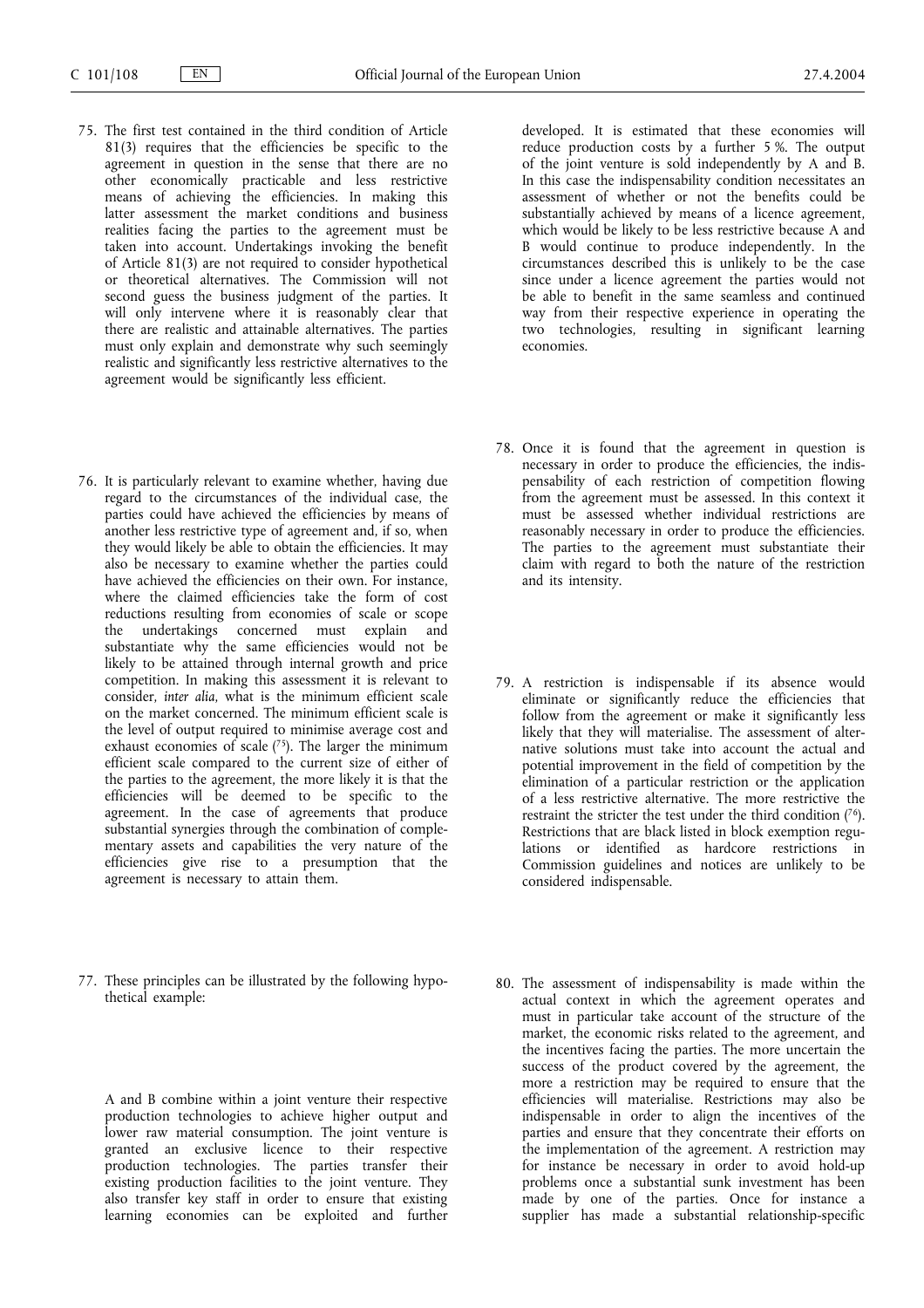investment with a view to supplying a customer with an input, the supplier is locked into the customer. In order to avoid that *ex post* the customer exploits this dependence to obtain more favourable terms, it may be necessary to impose an obligation not to purchase the component from third parties or to purchase minimum quantities of the component from the supplier  $(77)$ .

- 81. In some cases a restriction may be indispensable only for a certain period of time, in which case the exception of Article  $81(3)$  only applies during that period. In making this assessment it is necessary to take due account of the period of time required for the parties to achieve the efficiencies justifying the application of the exception rule (78). In cases where the benefits cannot be achieved without considerable investment, account must, in particular, be taken of the period of time required to ensure an adequate return on such investment, see also paragraph 44 above.
- 82. These principles can be illustrated by the following hypothetical examples:

P produces and distributes frozen pizzas, holding 15 % of the market in Member State X. Deliveries are made directly to retailers. Since most retailers have limited storage capacity, relatively frequent deliveries are required, leading to low capacity utilisation and use of relatively small vehicles. T is a wholesaler of frozen pizzas and other frozen products, delivering to most of the same customers as P. The pizza products distributed by T hold 30 % of the market. T has a fleet of larger vehicles and has excess capacity. P concludes an exclusive distribution agreement with T for Member State X and undertakes to ensure that distributors in other Member States will not sell into T's territory either actively or passively. T undertakes to advertise the products, survey consumer tastes and satisfaction rates and ensure delivery to retailers of all products within 24 hours. The agreement leads to a reduction in total distribution costs of 30 % as capacity is better utilised and duplication of routes is eliminated. The agreement also leads to the provision of additional services to consumers. Restrictions on passive sales are hardcore restrictions under the block exemption regulation on vertical restraints (79) and can only be considered indispensable in exceptional circumstances. The established market position of T and the nature of the obligations imposed on it indicate this is not an exceptional case. The ban on active selling, on the other hand, is likely to be indispensable. T is likely to have less incentive to sell and advertise the P brand, if distributors in other Member

States could sell actively in Member State X and thus get a free ride on the efforts of T. This is particularly so, as T also distributes competing brands and thus has the possibility of pushing more of the brands that are the least exposed to free riding.

S is a producer of carbonated soft drinks, holding 40 % of the market. The nearest competitor holds 20 %. S concludes supply agreements with customers accounting for 25 % of demand, whereby they undertake to purchase exclusively from S for 5 years. S concludes agreements with other customers accounting for 15 % of demand whereby they are granted quarterly target rebates, if their purchases exceed certain individually fixed targets. S claims that the agreements allow it to predict demand more accurately and thus to better plan production, reducing raw material storage and warehousing costs and avoiding supply shortages. Given the market position of S and the combined coverage of the restrictions, the restrictions are very unlikely to be considered indispensable. The exclusive purchasing obligation exceeds what is required to plan production and the same is true of the target rebate scheme. Predictability of demand can be achieved by less restrictive means. S could, for example, provide incentives for customers to order large quantities at a time by offering quantity rebates or by offering a rebate to customers that place firm orders in advance for delivery on specified dates.

# 3.4. **Second condition of Article 81(3): Fair share for consumers**

- 3.4.1. *General remarks*
- 83. According to the second condition of Article 81(3) consumers must receive a fair share of the efficiencies generated by the restrictive agreement.
- 84. The concept of '*consumers*' encompasses all direct or indirect users of the products covered by the agreement, including producers that use the products as an input, wholesalers, retailers and final consumers, i.e. natural persons who are acting for purposes which can be regarded as outside their trade or profession. In other words, consumers within the meaning of Article 81(3) are the customers of the parties to the agreement and subsequent purchasers. These customers can be undertakings as in the case of buyers of industrial machinery or an input for further processing or final consumers as for instance in the case of buyers of impulse ice-cream or bicycles.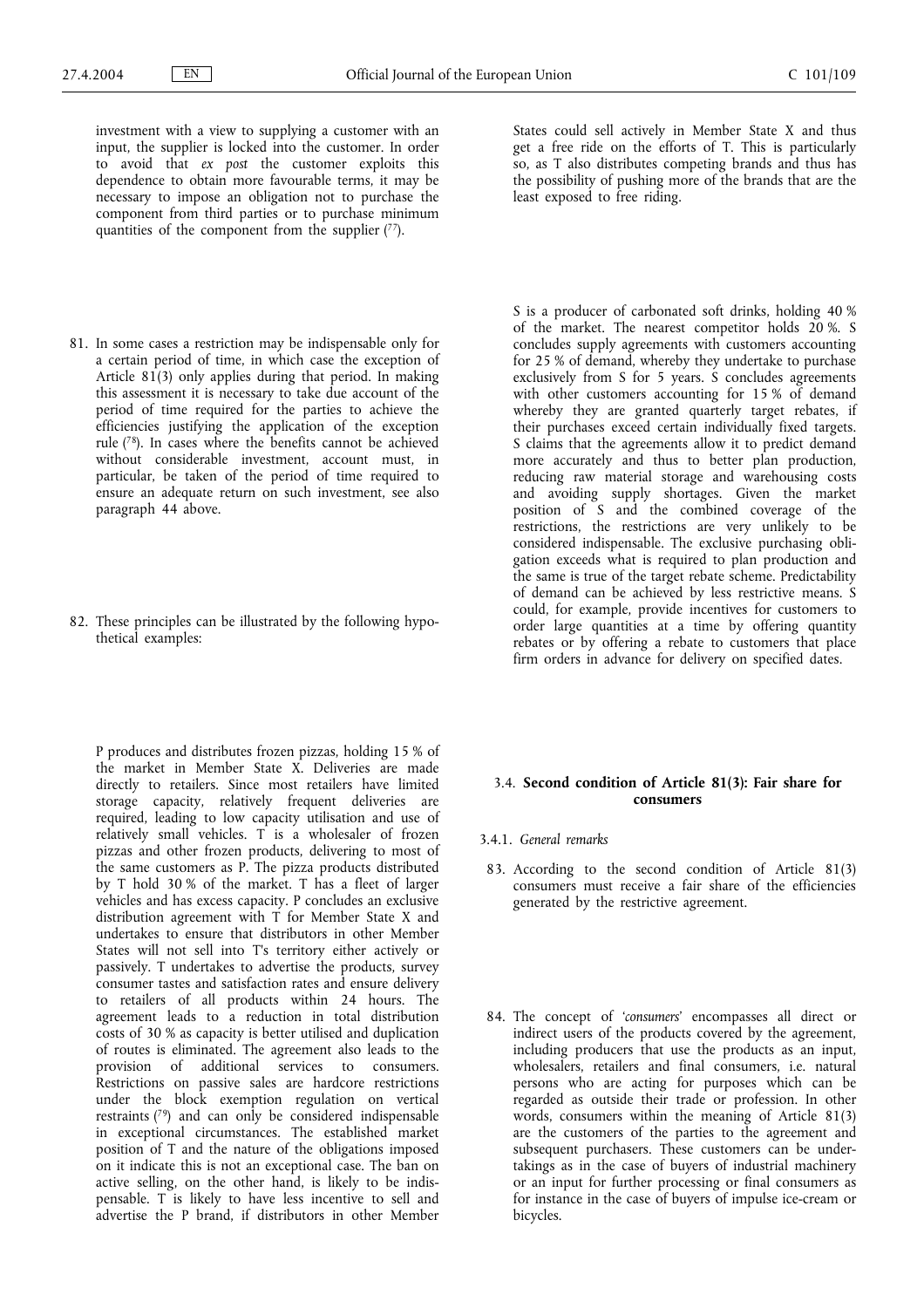- 85. The concept of '*fair share*' implies that the pass-on of benefits must at least compensate consumers for any actual or likely negative impact caused to them by the restriction of competition found under Article 81(1). In line with the overall objective of Article 81 to prevent anti-competitive agreements, the net effect of the agreement must at least be neutral from the point of view of those consumers directly or likely affected by the agreement  $(80)$ . If such consumers are worse off following the agreement, the second condition of Article 81(3) is not fulfilled. The positive effects of an agreement must be balanced against and compensate for its negative effects on consumers (81). When that is the case consumers are not harmed by the agreement. Moreover, society as a whole benefits where the efficiencies lead either to fewer resources being used to produce the output consumed or to the production of more valuable products and thus to a more efficient allocation of resources.
- 86. It is not required that consumers receive a share of each and every efficiency gain identified under the first condition. It suffices that sufficient benefits are passed on to compensate for the negative effects of the restrictive agreement. In that case consumers obtain a fair share of the overall benefits (82). If a restrictive agreement is likely to lead to higher prices, consumers must be fully compensated through increased quality or other benefits. If not, the second condition of Article 81(3) is not fulfilled.
- 87. The decisive factor is the overall impact on consumers of the products within the relevant market and not the impact on individual members of this group of consumers  $(^{83})$ . In some cases a certain period of time may be required before the efficiencies materialise. Until such time the agreement may have only negative effects. The fact that pass-on to the consumer occurs with a certain time lag does not in itself exclude the application of Article 81( $\overline{3}$ ). However, the greater the time lag, the greater must be the efficiencies to compensate also for the loss to consumers during the period preceding the pass-on.
- the same amount a year later. A gain for consumers in the future therefore does not fully compensate for a present loss to consumers of equal nominal size. In order to allow for an appropriate comparison of a present loss to consumers with a future gain to consumers, the value of future gains must be discounted. The discount rate applied must reflect the rate of inflation, if any, and lost interest as an indication of the lower value of future gains.
- 89. In other cases the agreement may enable the parties to obtain the efficiencies earlier than would otherwise be possible. In such circumstances it is necessary to take account of the likely negative impact on consumers within the relevant market once this lead-time has lapsed. If through the restrictive agreement the parties obtain a strong position on the market, they may be able to charge a significantly higher price than would otherwise have been the case. For the second condition of Article 81(3) to be satisfied the benefit to consumers of having earlier access to the products must be equally significant. This may for instance be the case where an agreement allows two tyre manufacturers to bring to market three years earlier a new substantially safer tyre but at the same time, by increasing their market power, allows them to raise prices by  $5\%$ . In such a case it is likely that having early access to a substantially improved product outweighs the price increase.
- 90. The second condition of Article 81(3) incorporates a sliding scale. The greater the restriction of competition found under Article 81(1) the greater must be the efficiencies and the pass-on to consumers. This sliding scale approach implies that if the restrictive effects of an agreement are relatively limited and the efficiencies are substantial it is likely that a fair share of the cost savings will be passed on to consumers. In such cases it is therefore normally not necessary to engage in a detailed analysis of the second condition of Article 81(3), provided that the three other conditions for the application of this provision are fulfilled.

- 88. In making this assessment it must be taken into account that the value of a gain for consumers in the future is not the same as a present gain for consumers. The value of saving 100 euro today is greater than the value of saving
- 91. If, on the other hand, the restrictive effects of the agreement are substantial and the cost savings are relatively insignificant, it is very unlikely that the second condition of Article 81(3) will be fulfilled. The impact of the restriction of competition depends on the intensity of the restriction and the degree of competition that remains following the agreement.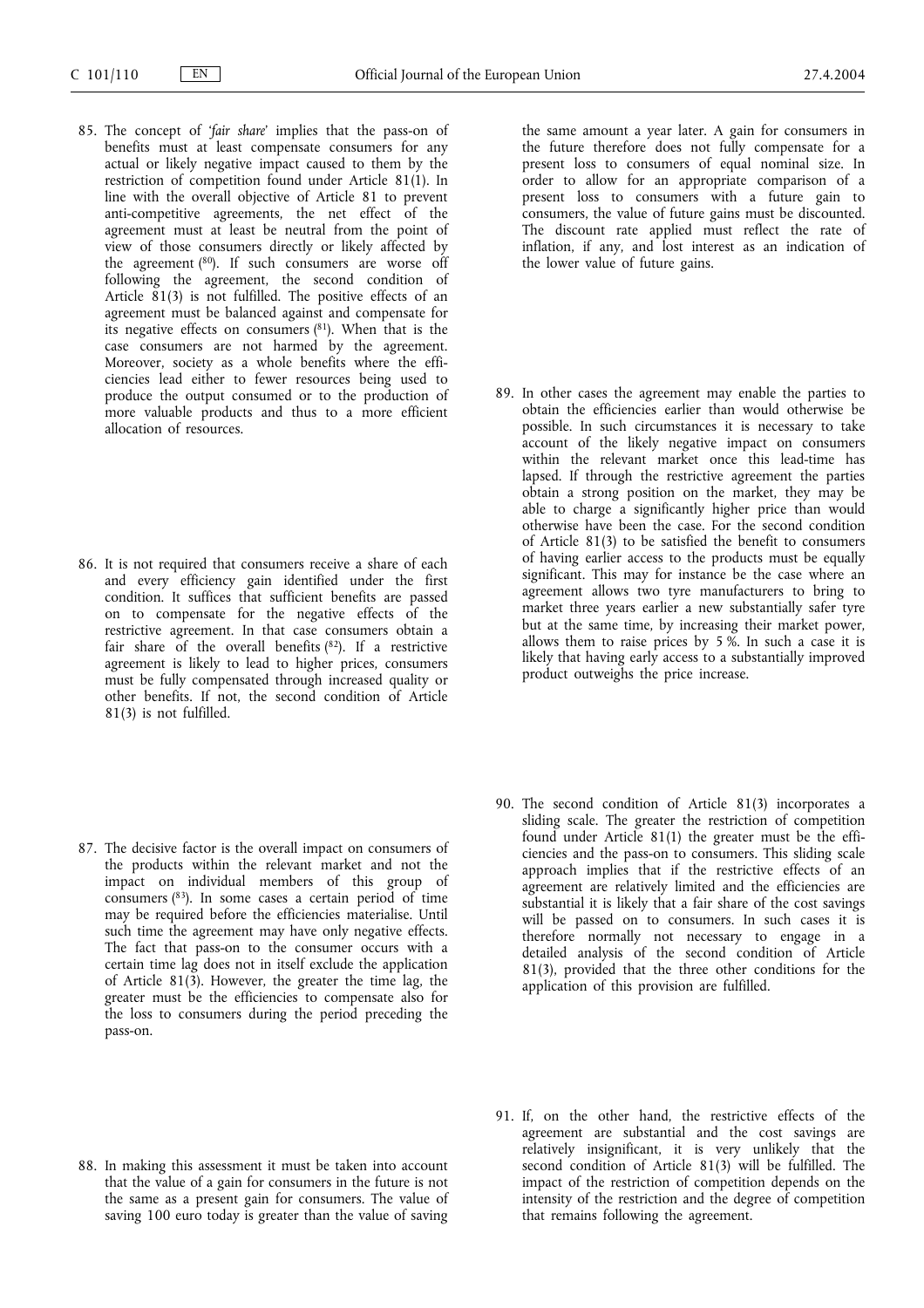- 92. If the agreement has both substantial anti-competitive effects and substantial pro-competitive effects a careful analysis is required. In the application of the balancing test in such cases it must be taken into account that competition is an important long-term driver of efficiency and innovation. Undertakings that are not subject to effective competitive constraints – such as for instance dominant firms – have less incentive to maintain or build on the efficiencies. The more substantial the impact of the agreement on competition, the more likely it is that consumers will suffer in the long run.
- 93. The following two sections describe in more detail the analytical framework for assessing consumer pass-on of efficiency gains. The first section deals with cost efficiencies, whereas the section that follows covers other types of efficiencies such as new or improved products (qualitative efficiencies). The framework, which is developed in these two sections, is particularly important in cases where it is not immediately obvious that the competitive harms exceed the benefits to consumers or *vice versa* ( 84).
- 94. In the application of the principles set out below the Commission will have regard to the fact that in many cases it is difficult to accurately calculate the consumer pass-on rate and other types of consumer pass-on. Undertakings are only required to substantiate their claims by providing estimates and other data to the extent reasonably possible, taking account of the circumstances of the individual case.
- 3.4.2. *Pass-on and balancing of cost efficiencies*
- 95. When markets, as is normally the case, are not perfectly competitive, undertakings are able to influence the market price to a greater or lesser extent by altering their output  $(^{85})$ . They may also be able to price discriminate amongst customers.
- 96. Cost efficiencies may in some circumstances lead to increased output and lower prices for the affected consumers. If due to cost efficiencies the undertakings in question can increase profits by expanding output,

consumer pass-on may occur. In assessing the extent to which cost efficiencies are likely to be passed on to consumers and the outcome of the balancing test contained in Article 81(3) the following factors are in particular taken into account:

- (a) The characteristics and structure of the market,
- (b) The nature and magnitude of the efficiency gains,
- (c) The elasticity of demand, and
- (d) The magnitude of the restriction of competition.

All factors must normally be considered. Since Article 81(3) only applies in cases where competition on the market is being appreciably restricted, see paragraph 24 above, there can be no presumption that residual competition will ensure that consumers receive a fair share of the benefits. However, the degree of competition remaining on the market and the nature of this competition influences the likelihood of pass-on.

97. The greater the degree of residual competition the more likely it is that individual undertakings will try to increase their sales by passing on cost efficiencies. If undertakings compete mainly on price and are not subject to significant capacity constraints, pass-on may occur relatively quickly. If competition is mainly on capacity and capacity adaptations occur with a certain time lag, pass-on will be slower. Pass-on is also likely to be slower when the market structure is conducive to tacit collusion (86). If competitors are likely to retaliate against an increase in output by one or more parties to the agreement, the incentive to increase output may be tempered, unless the competitive advantage conferred by the efficiencies is such that the undertakings concerned have an incentive to break away from the common policy adopted on the market by the members of the oligopoly. In other words, the efficiencies generated by the agreement may turn the undertakings concerned into so-called 'mavericks' (87).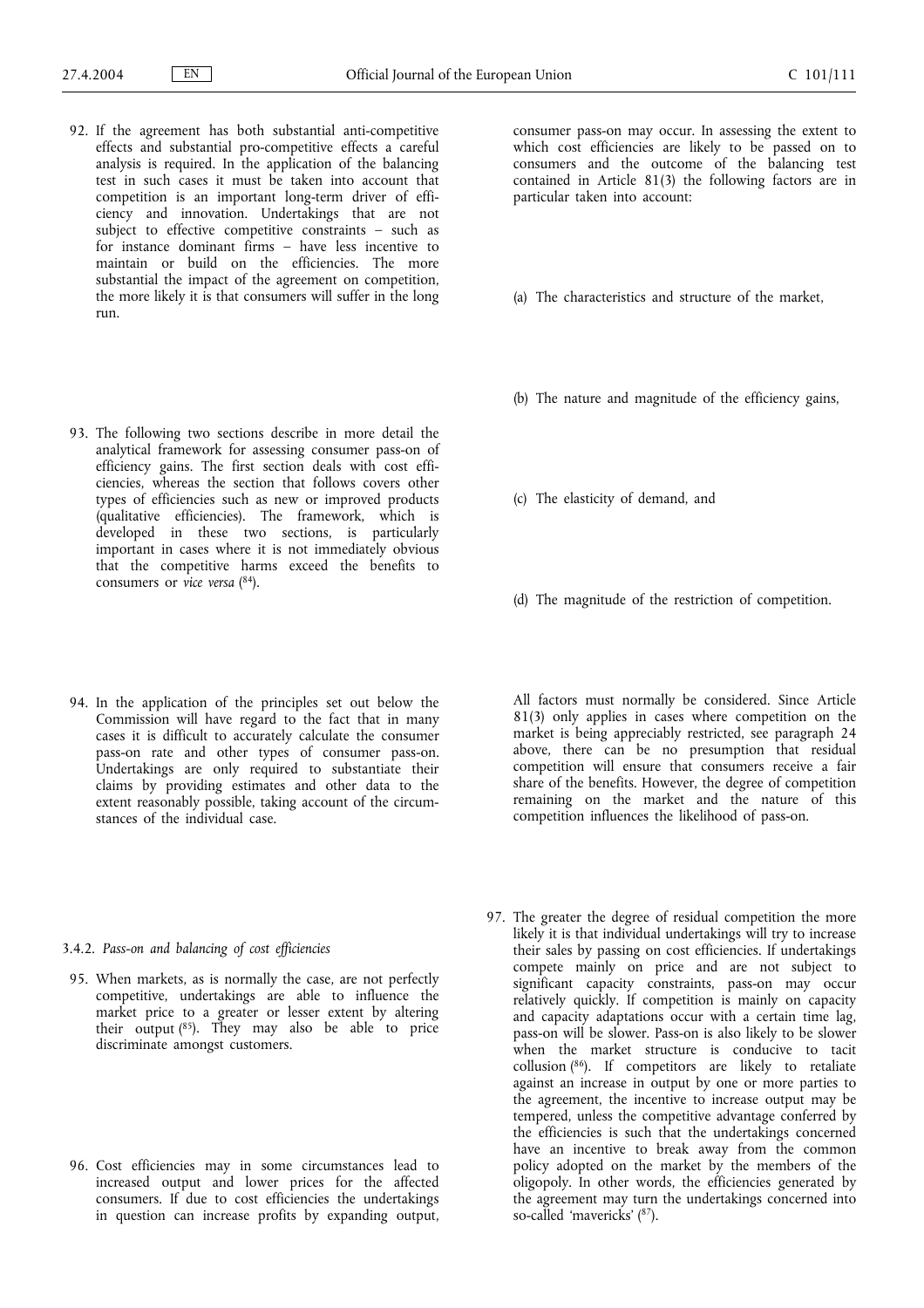98. The nature of the efficiency gains also plays an important role. According to economic theory undertakings maximise their profits by selling units of output until marginal revenue equals marginal cost. Marginal revenue is the change in total revenue resulting from selling an additional unit of output and marginal cost is the change in total cost resulting from producing that additional unit of output. It follows from this principle that as a general rule output and pricing decisions of a profit maximising undertaking are not determined by its fixed costs (i.e. costs that do not vary with the rate of production) but by its variable costs (i.e. costs that vary with the rate of production). After fixed costs are incurred and capacity is set, pricing and output decisions are determined by variable cost and demand conditions. Take for instance a situation in which two companies each produce two products on two production lines operating only at half their capacities. A specialisation agreement may allow the two undertakings to specialise in producing one of the two products and scrap their second production line for the other product. At the same time the specialisation may allow the companies to reduce variable input and stocking costs. Only the latter savings will have a direct effect on the pricing and output decisions of the undertakings, as they will influence the marginal costs of production. The scrapping by each undertaking of one of their production lines will not reduce their variable costs and will not have an impact on their production costs. It follows that undertakings may have a direct incentive to pass on to consumers in the form of higher output and lower prices efficiencies that reduce marginal costs, whereas they have no such direct incentive with regard to efficiencies that reduce fixed costs. Consumers are therefore more likely to receive a fair share of the cost efficiencies in the case of reductions in variable costs than they are in the case of reductions in fixed costs.

99. The fact that undertakings may have an incentive to pass on certain types of cost efficiencies does not imply that the pass-on rate will necessarily be 100 %. The actual pass-on rate depends on the extent to which consumers respond to changes in price, i.e. the elasticity of demand. The greater the increase in demand caused by a decrease in price, the greater the pass-on rate. This follows from the fact that the greater the additional sales caused by a price reduction due to an increase in output the more likely it is that these sales will offset the loss of revenue caused by the lower price resulting from the increase in output. In the absence of price discrimination the lowering of prices affects all units sold by the undertaking, in which case marginal revenue is less than the price obtained for the marginal product. If the undertakings concerned are able to charge different prices to different customers, i.e. price discriminate, pass-on will normally only benefit price-sensitive consumers (88).

100. It must also be taken into account that efficiency gains often do not affect the whole cost structure of the undertakings concerned. In such event the impact on the price to consumers is reduced. If for example an agreement allows the parties to reduce production costs by 6 %, but production costs only make up one third of the costs on the basis of which prices are determined, the impact on the product price is 2 %, assuming that the full amount is passed-on.

101. Finally, and very importantly, it is necessary to balance the two opposing forces resulting from the restriction of competition and the cost efficiencies. On the one hand, any increase in market power caused by the restrictive agreement gives the undertakings concerned the ability and incentive to raise price. On the other hand, the types of cost efficiencies that are taken into account may give the undertakings concerned an incentive to reduce price, see paragraph 98 above. The effects of these two opposing forces must be balanced against each other. It is recalled in this regard that the consumer pass-on condition incorporates a sliding scale. When the agreement causes a substantial reduction in the competitive constraint facing the parties, extraordinarily large cost efficiencies are normally required for sufficient pass-on to occur.

### 3.4.3. *Pass-on and balancing of other types of efficiencies*

102. Consumer pass-on can also take the form of qualitative efficiencies such as new and improved products, creating sufficient value for consumers to compensate for the anticompetitive effects of the agreement, including a price increase.

103. Any such assessment necessarily requires value judgment. It is difficult to assign precise values to dynamic efficiencies of this nature. However, the fundamental objective of the assessment remains the same, namely to ascertain the overall impact of the agreement on the consumers within the relevant market. Undertakings claiming the benefit of Article 81(3) must substantiate that consumers obtain countervailing benefits (see in this respect paragraphs 57 and 86 above).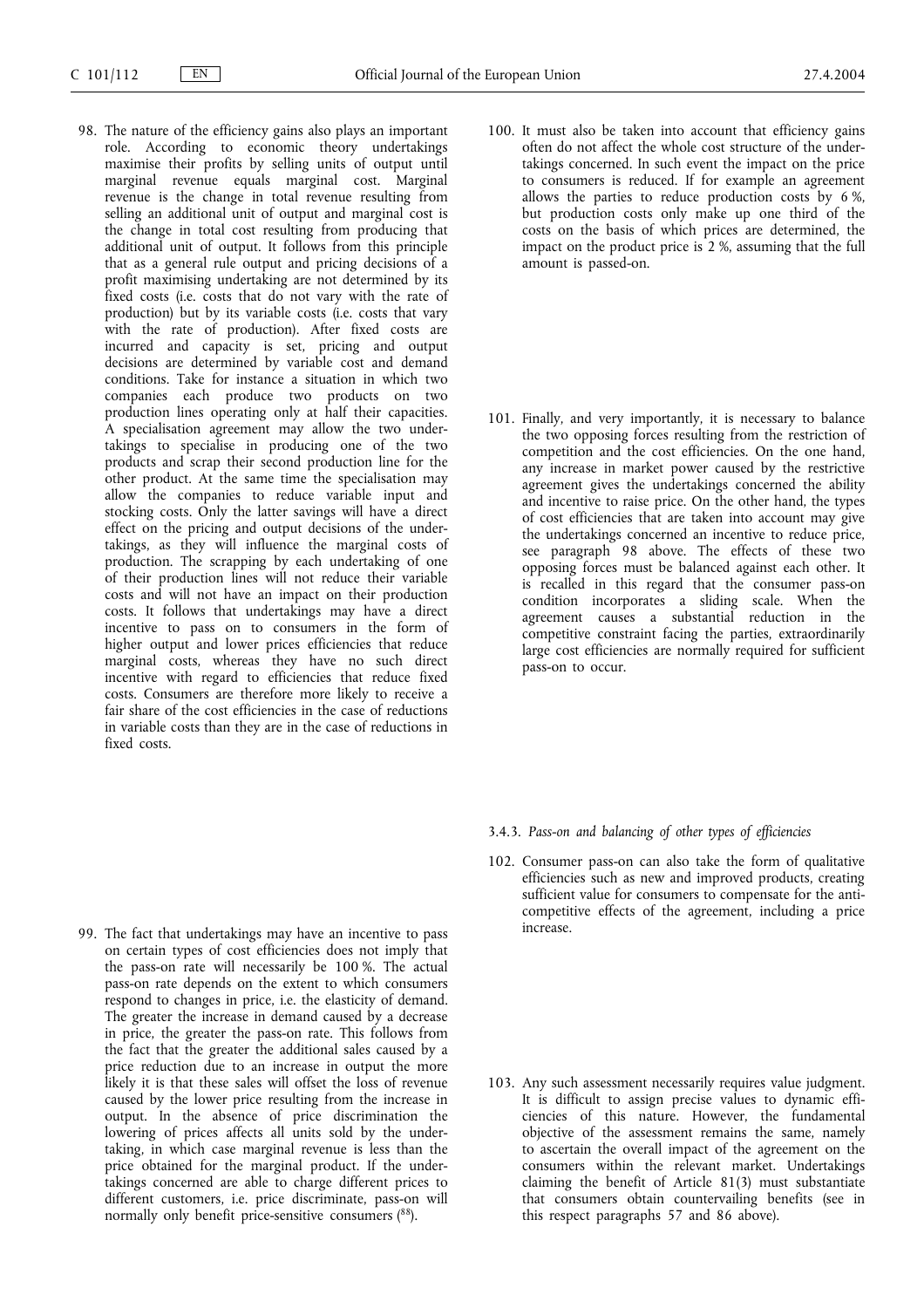104. The availability of new and improved products constitutes an important source of consumer welfare. As long as the increase in value stemming from such improvements exceeds any harm from a maintenance or an increase in price caused by the restrictive agreement, consumers are better off than without the agreement and the consumer pass-on requirement of Article 81(3) is normally fulfilled. In cases where the likely effect of the agreement is to increase prices for consumers within the relevant market it must be carefully assessed whether the claimed efficiencies create real value for consumers in that market so as to compensate for the adverse effects of the restriction of competition.

## 3.5. **Fourth condition of Article 81(3): No elimination of competition**

- 105. According to the fourth condition of Article 81(3) the agreement must not afford the undertakings concerned the possibility of eliminating competition in respect of a substantial part of the products concerned. Ultimately the protection of rivalry and the competitive process is given priority over potentially pro-competitive efficiency gains which could result from restrictive agreements. The last condition of Article 81(3) recognises the fact that rivalry between undertakings is an essential driver of economic efficiency, including dynamic efficiencies in the shape of innovation. In other words, the ultimate aim of Article 81 is to protect the competitive process. When competition is eliminated the competitive process is brought to an end and short-term efficiency gains are outweighed by longer-term losses stemming *inter alia* from expenditures incurred by the incumbent to maintain its position (rent seeking), misallocation of resources, reduced innovation and higher prices.
- 106. The concept in Article 81(3) of elimination of competition in respect of a substantial part of the products concerned is an autonomous Community law concept specific to Article 81(3) ( $89$ ). However, in the application of this concept it is necessary to take account of the relationship between Article 81 and Article 82. According to settled case law the application of Article 81(3) cannot prevent the application of Article 82 of the Treaty (90). Moreover, since Articles 81 and 82 both pursue the aim of maintaining effective competition on the market, consistency requires that Article  $\frac{81}{3}$  be interpreted as precluding any application of this provision to restrictive agreements that constitute an abuse of a dominant position  $(91)$   $(92)$ . However, not all restrictive agreements concluded by a dominant undertaking constitute an abuse of a dominant position. This is for instance the case where a dominant undertaking is party to a non-full function joint venture  $(^{93})$ , which is found to be restrictive of competition but at the same time involves a substantial integration of assets.
- 107. Whether competition is being eliminated within the meaning of the last condition of Article 81(3) depends on the degree of competition existing prior to the agreement and on the impact of the restrictive agreement on competition, i.e. the reduction in competition that the agreement brings about. The more competition is already weakened in the market concerned, the slighter the further reduction required for competition to be eliminated within the meaning of Article 81(3). Moreover, the greater the reduction of competition caused by the agreement, the greater the likelihood that competition in respect of a substantial part of the products concerned risks being eliminated.
- 108. The application of the last condition of Article 81(3) requires a realistic analysis of the various sources of competition in the market, the level of competitive constraint that they impose on the parties to the agreement and the impact of the agreement on this competitive constraint. Both actual and potential competition must be considered.
- 109. While market shares are relevant, the magnitude of remaining sources of actual competition cannot be assessed exclusively on the basis of market share. More extensive qualitative and quantitative analysis is normally called for. The capacity of actual competitors to compete and their incentive to do so must be examined. If, for example, competitors face capacity constraints or have relatively higher costs of production their competitive response will necessarily be limited.
- 110. In the assessment of the impact of the agreement on competition it is also relevant to examine its influence on the various parameters of competition. The last condition for exception under Article 81(3) is not fulfilled, if the agreement eliminates competition in one of its most important expressions. This is particularly the case when an agreement eliminates price competition (94) or competition in respect of innovation and development of new products.
- 111. The actual market conduct of the parties can provide insight into the impact of the agreement. If following the conclusion of the agreement the parties have implemented and maintained substantial price increases or engaged in other conduct indicative of the existence of a considerable degree of market power, it is an indication that the parties are not subject to any real competitive pressure and that competition has been eliminated with regard to a substantial part of the products concerned.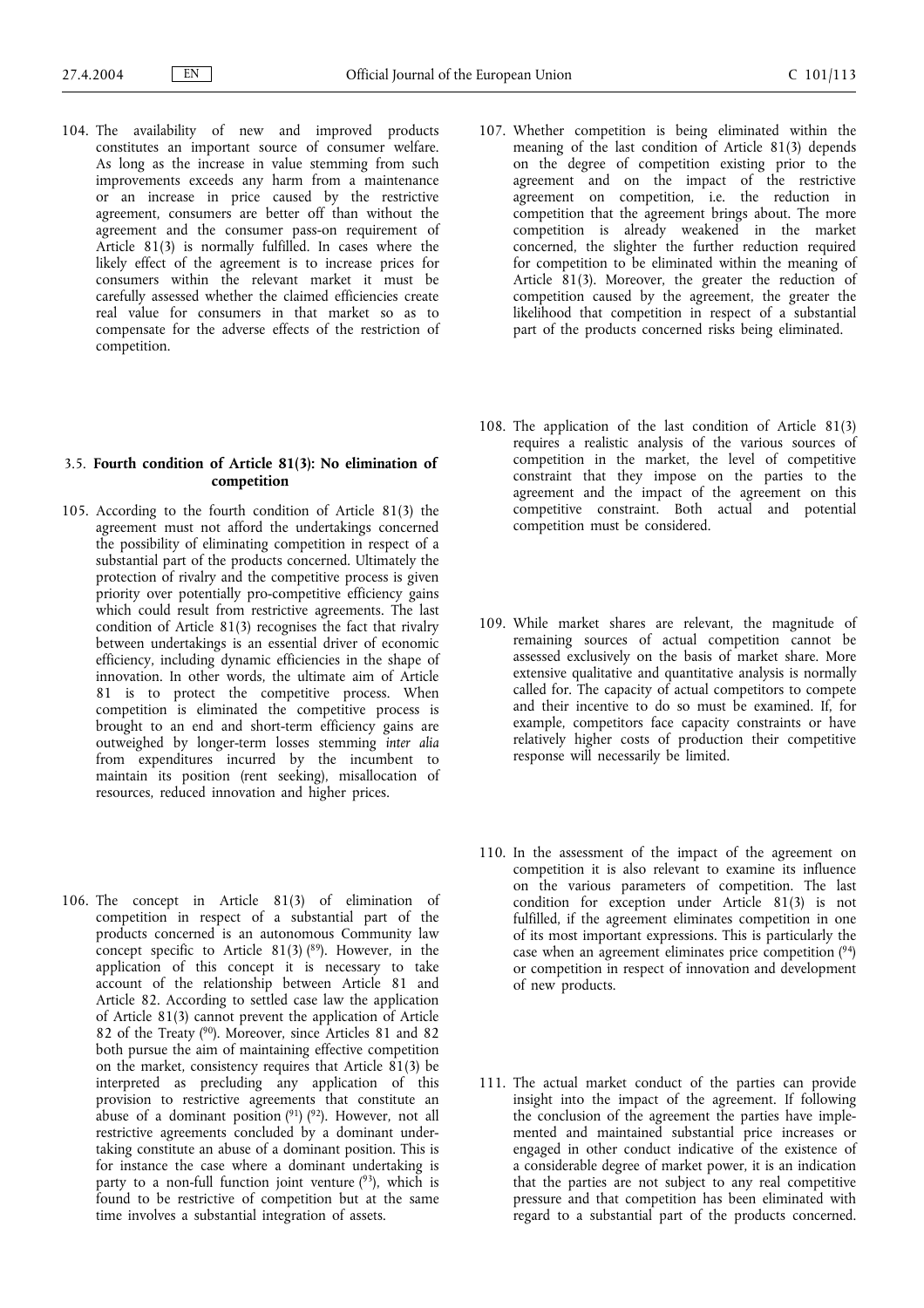- 112. Past competitive interaction may also provide an indication of the impact of the agreement on future competitive interaction. An undertaking may be able to eliminate competition within the meaning of Article 81(3) by concluding an agreement with a competitor that in the past has been a 'maverick'  $(95)$ . Such an agreement may change the competitive incentives and capabilities of the competitor and thereby remove an important source of competition in the market.
- 113. In cases involving differentiated products, i.e. products that differ in the eyes of consumers, the impact of the agreement may depend on the competitive relationship between the products sold by the parties to the agreement. When undertakings offer differentiated products the competitive constraint that individual products impose on each other differs according to the degree of substitutability between them. It must therefore be considered what is the degree of substitutability between the products offered by the parties, i.e. what is the competitive constraint that they impose on each other. The more the products of the parties to the agreement are close substitutes the greater the likely restrictive effect of the agreement. In other words, the more substitutable the products the greater the likely change brought about by the agreement in terms of restriction of competition on the market and the more likely it is that competition in respect of a substantial part of the products concerned risks being eliminated.
- 114. While sources of actual competition are usually the most important, as they are most easily verified, sources of potential competition must also be taken into account. The assessment of potential competition requires an analysis of barriers to entry facing undertakings that are not already competing within the relevant market. Any assertions by the parties that there are low barriers to market entry must be supported by information identifying the sources of potential competition and the parties must also substantiate why these sources constitute a real competitive pressure on the parties.
- 115. In the assessment of entry barriers and the real possibility for new entry on a significant scale, it is relevant to examine, *inter alia*, the following:
	- (i) The regulatory framework with a view to determining its impact on new entry.
	- (ii) The cost of entry including sunk costs. Sunk costs are those that cannot be recovered if the entrant

subsequently exits the market. The higher the sunk costs the higher the commercial risk for potential entrants.

- (iii) The minimum efficient scale within the industry, i.e. the rate of output where average costs are minimised. If the minimum efficient scale is large compared to the size of the market, efficient entry is likely to be more costly and risky.
- (iv) The competitive strengths of potential entrants. Effective entry is particularly likely where potential entrants have access to at least as cost efficient technologies as the incumbents or other competitive advantages that allow them to compete effectively. When potential entrants are on the same or an inferior technological trajectory compared to the incumbents and possess no other significant competitive advantage entry is more risky and less effective.
- (v) The position of buyers and their ability to bring onto the market new sources of competition. It is irrelevant that certain strong buyers may be able to extract more favourable conditions from the parties to the agreement than their weaker competitors (96). The presence of strong buyers can only serve to counter a prima facie finding of elimination of competition if it is likely that the buyers in question will pave the way for effective new entry.
- (vi) The likely response of incumbents to attempted new entry. Incumbents may for example through past conduct have acquired a reputation of aggressive behaviour, having an impact on future entry.
- (vii) The economic outlook for the industry may be an indicator of its longer-term attractiveness. Industries that are stagnating or in decline are less attractive candidates for entry than industries characterised by growth.
- (viii) Past entry on a significant scale or the absence thereof.
- 116. The above principles can be illustrated by the following hypothetical examples, which are not intended to establish thresholds: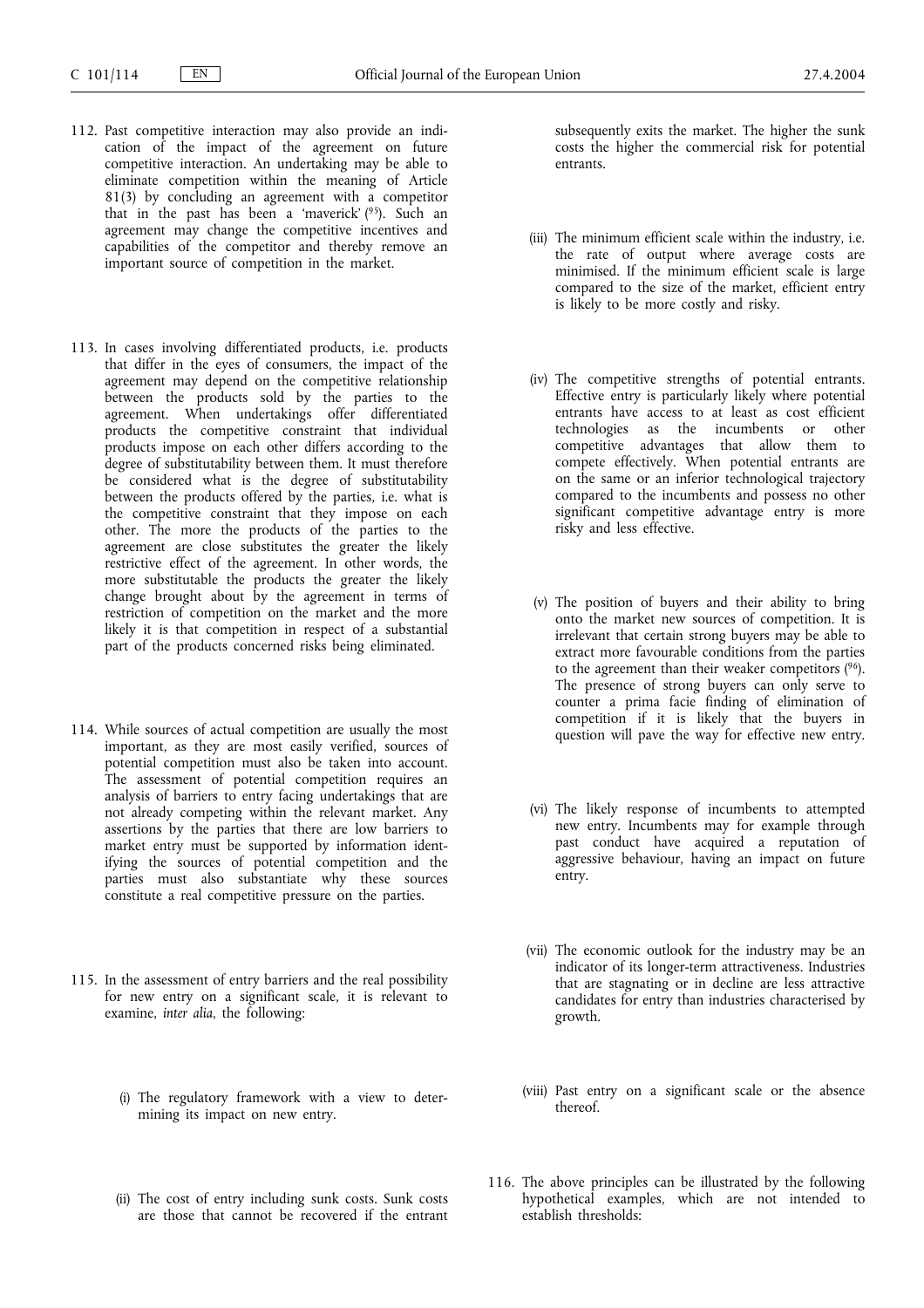Firm A is brewer, holding 70 % of the relevant market, comprising the sale of beer through cafés and other on-trade premises. Over the past 5 years A has increased its market share from 60 %. There are four other competitors in the market, B, C, D and E with market shares of 10 %, 10 %, 5 % and 5 %. No new entry has occurred in the recent past and price changes implemented by A have generally been followed by competitors. A concludes agreements with 20 % of the on-trade premises representing 40 % of sales volumes whereby the contracting parties undertake to purchase beer only from A for a period of 5 years. The agreements raise the costs and reduce the revenues of rivals, which are foreclosed from the most attractive outlets. Given the market position of A, which has been strengthened in recent years, the absence of new entry and the already weak position of competitors it is likely that competition in the market is eliminated within the meaning of Article 81(3).

Shipping firms A, B, C, and D, holding collectively more than 70 % of the relevant market, conclude an agreement whereby they agree to coordinate their schedules and their tariffs. Following the implementation of the agreement prices rise between 30 % and 100 %. There are four other suppliers, the largest holding about 14 % of the relevant market. There has been no new entry in recent years and the parties to the agreement did not lose significant market share following the price increases. The existing competitors brought no significant new

capacity to the market and no new entry occurred. In light of the market position of the parties and the absence of competitive response to their joint conduct it can reasonably be concluded that the parties to the agreement are not subject to real competitive pressures and that the agreement affords them the possibility of eliminating competition within the meaning of Article 81(3).

A is a producer of electric appliances for professional users with a market share of 65 % of a relevant national market. B is a competing manufacturer with 5 % market share which has developed a new type of motor that is more powerful while consuming less electricity. A and B conclude an agreement whereby they establish a production joint venture for the production of the new motor. B undertakes to grant an exclusive licence to the joint venture. The joint venture combines the new technology of B with the efficient manufacturing and quality control process of A. There is one other main competitor with 15 % of the market. Another competitor with 5 % market share has recently been acquired by C, a major international producer of competing electric appliances, which itself owns efficient technologies. C has thus far not been active on the market mainly due to the fact that local presence and servicing is desired by customers. Through the acquisition C gains access to the service organisation required to penetrate the market. The entry of C is likely to ensure that competition is not being eliminated.

( 1) In the following the term 'agreement' includes concerted practices and decisions of associations of undertakings.

- ( 3) All existing block exemption regulations and Commission notices are available on the DG Competition web-site: http://www.europa.eu.int/comm/ dgs/competition
- ( 4) See paragraph 36 below.
- ( 5) See Commission Notice on Guidelines on vertical restraints (OJ C 291, 13.10.2000, p. 1), Commission Notice on Guidelines on the application of Article 81 of the Treaty to horizontal cooperation agreements (OJ C 3, 6.1.2001, p. 2), and Commission Notice on Guidelines on the application of Article 81 of the Treaty to technology transfer agreements, not yet published.
- ( 6) The concept of effect on trade between Member States is dealt with in separate guidelines.
- ( 7) In the following the term 'restriction' includes the prevention and distortion of competition.
- ( 8) According to Article 81(2) such agreements are automatically void.
- ( 9) Article 81(1) prohibits both actual and potential anti-competitive effects, see e.g. Case C-7/95 P, John Deere, [1998] ECR I-3111, paragraph 77.
- ( 10) See Case T-65/98, Van den Bergh Foods, [2003] ECR II . . ., paragraph 107 and Case T-112/99, Métropole télévision (M6) and others, [2001] ECR II-2459, paragraph 74, where the Court of First Instance held that it is only in the precise framework of Article 81(3) that the pro- and anti-competitive aspects of a restriction may be weighed.

- ( 12) See e.g. Case C-49/92 P, Anic Partecipazioni, [1999] ECR I-4125, paragraph 116; and Joined Cases 40/73 to 48/73 and others, Suiker Unie, [1975] ECR page 1663, paragraph 173.
- ( 13) See in this respect paragraph 108 of the judgment in Anic Partecipazioni cited in the previous note and Case C-277/87, Sandoz Prodotti, [1990] ECR I-45.

<sup>(</sup> 2) OJ L 1, 4.1.2003, p. 1.

<sup>(</sup> 11) See note above.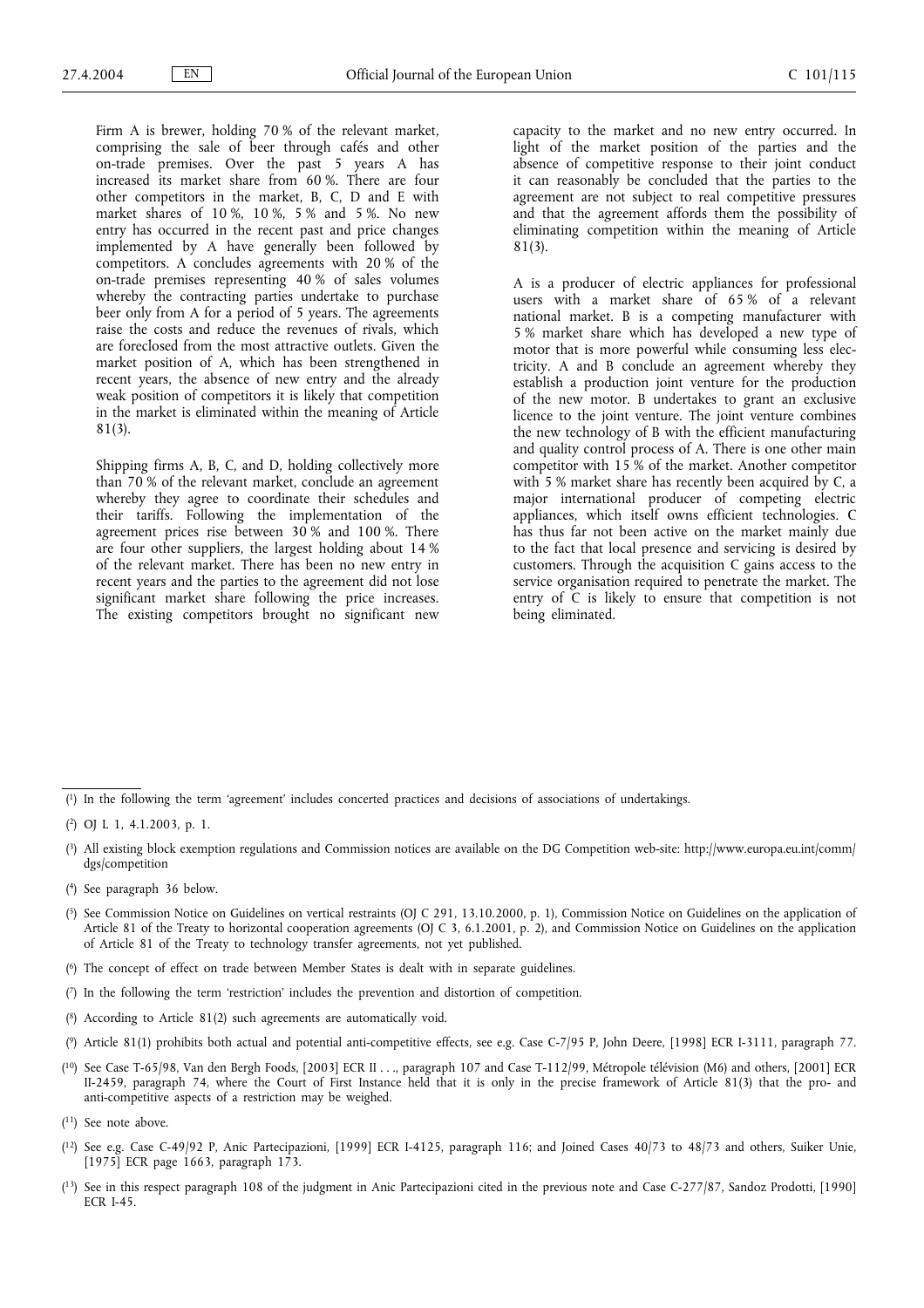- ( 14) See in this respect e.g. Case 14/68, Walt Wilhelm, [1969] ECR 1, and more recently Case T-203/01, Michelin (II), [2003] ECR II . . ., paragraph 112.
- ( 15) See Joined Cases T-25/95 and others, Cimenteries CBR, [2000] ECR II-491, paragraphs 1849 and 1852; and Joined Cases T-202/98 and others, British Sugar, [2001] ECR II-2035, paragraphs 58 to 60.
- $(16)$  See to that effect Case C-453/99, Courage v Crehan, [2001] ECR I-6297, and paragraph 3444 of the judgment in Cimenteries CBR cited in the previous note.
- ( 17) See in this respect Joined Cases C-2/01 P and C-3/01 P, Bundesverband der Arzneimittel-Importeure, [2004] ECR I . . ., paragraph 102.
- ( 18) See e.g. Joined Cases 25/84 and 26/84, Ford, [1985] ECR 2725.
- ( 19) See in this respect paragraph 141 of the judgment in Bundesverband der Arzneimittel-Importeure cited in note.
- $(2^0)$  See Case 56/65, Société Technique Minière, [1966] ECR 337, and paragraph 76 of the judgment in John Deere, cited in note 9.
- $(21)$  See in this respect e.g. Joined Cases 56/64 and 58/66, Consten and Grundig, [1966] ECR 429.
- ( 22) See in this respect e.g. Commission Decision in Elopak/Metal Box Odin (OJ 1990 L 209, p. 15) and in TPS (OJ 1999 L 90, p. 6).
- ( 23) See in this respect the judgment in Société Technique Minière cited in note 20 and Case 258/78, Nungesser, [1982] ECR 2015.
- $(24)$  See rule 10 in paragraph 119 of the Guidelines on vertical restraints cited in note above, according to which inter alia passive sales restrictions a hardcore restraint — are held to fall outside Article 81(1) for a period of 2 years when the restraint is linked to opening up new product or geographic markets.
- $(25)$  See e.g. paragraph 99 of the judgment in Anic Partecipazioni cited in note 12.
- ( 26) See paragraph 46 below.
- ( 27) See Joined Cases 29/83 and 30/83, CRAM and Rheinzink, [1984] ECR 1679, paragraph 26, and Joined Cases 96/82 and others, ANSEAU-NAVEWA, [1983] ECR 3369, paragraphs 23-25.
- (<sup>28</sup>) See the Guidelines on horizontal cooperation agreements, cited in note, paragraph 25, and Article 5 of Commission Regulation 2658/2000 on the application of Article 81(3) of the Treaty to categories of specialisation agreements (OJ L 304, 5.12.2000, p. 3).
- ( 29) See Article 4 Commission Regulation 2790/1999 on the application of Article 81(3) of the Treaty to categories of vertical agreements and concerted practices (OJ L 336, 29.12.1999, p. 21) and the Guidelines on Vertical Restraints, cited in note, paragraph 46 et seq. See also Case 279/87, Tipp-Ex, [1990] ECR I-261, and Case T-62/98, Volkswagen v Commission, [2000] ECR II-2707, paragraph 178.
- ( 30) See paragraph 77 of the judgment in John Deere cited in note 9.
- $(31)$  It is not sufficient in itself that the agreement restricts the freedom of action of one or more of the parties, see paragraphs 76 and 77 of the judgment in Métropole television (M6) cited in note10. This is in line with the fact that the object of Article 81 is to protect competition on the market for the benefit of consumers.
- $(32)$  See e.g. Case 5/69, Völk, [1969] ECR 295, paragraph 7. Guidance on the issue of appreciability can be found in the Commission Notice on agreements of minor importance which do not appreciably restrict competition under Article 81(1) of the Treaty (OJ C 368, 22.12.2001, p. 13) The notice defines appreciability in a negative way. Agreements, which fall outside the scope of the de minimis notice, do not necessarily have appreciable restrictive effects. An individual assessment is required.
- ( 33) See in this respect Joined Cases T-374/94 and others, European Night Services, [1998] ECR II-3141.
- ( 34) See note 32.
- $(35)$  See in this respect Commission notice on the definition of the relevant market for the purposes of Community competition law (OJ C 372, 9.12.1997, p. 1).
- ( 36) For the reference in the OJ see note 5.
- ( 37) See paragraph 104 of the judgment in Métropole télévision (M6) and others, cited in note 10.
- ( 38) See e.g. Case C-399/93, Luttikhuis, [1995] ECR I-4515, paragraphs 12 to 14.
- $(39)$  See in this respect paragraphs 118 et seq. of the Métropole television judgment cited in note 10.
- ( 40) See paragraph 107 of the judgment in Métropole télévision judgement cited in note 10.
- ( 41) See e.g. Commission Decision in Elopak/Metal Box Odin cited in note 22.
- ( 42) See Case 161/84, Pronuptia, [1986] ECR 353.
- ( 43) See note 22. The decision was upheld by the Court of First Instance in the judgment in Métropole télévision (M6) cited in note 10.
- ( 44) Cost savings and other gains to the parties that arise from the mere exercise of market power do not give rise to objective benefits and cannot be taken into account, cf. paragraph 49 below.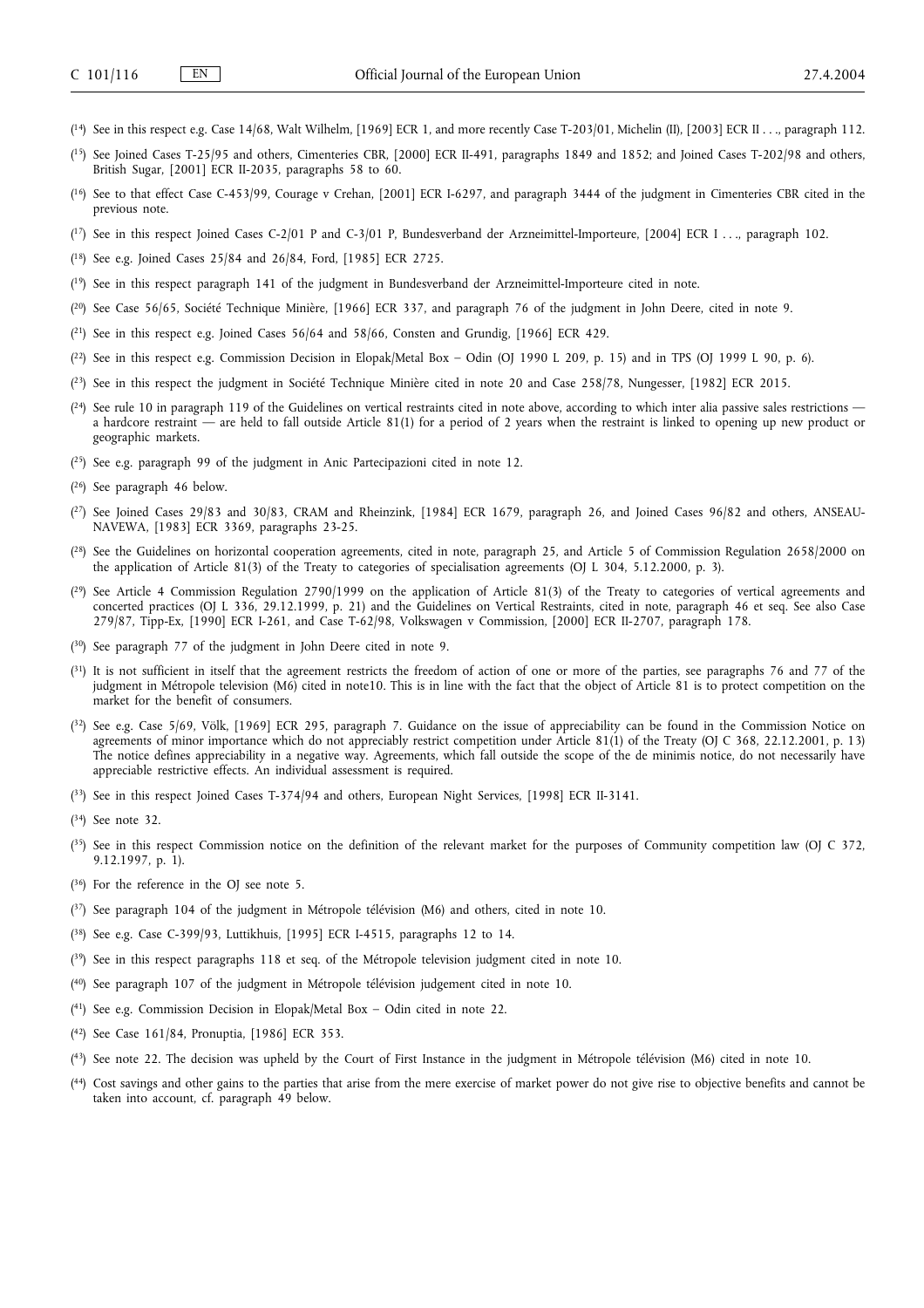- ( 45) See the judgment in Consten and Grundig, cited in note 21.
- ( 46) The fact that an agreement is block exempted does not in itself indicate that the individual agreement is caught by Article 81(1).
- ( 47) See e.g. Case C-234/89, Delimitis, [1991] ECR I-935, paragraph 46.
- ( 48) Article 36(4) of Regulation 1/2003 has, inter alia, repealed Article 5 of Regulation 1017/68 applying rules of competition to transport by rail, road and inland waterway. However, the Commission's case practice adopted under Regulation 1017/68 remains relevant for the purposes of applying Article 81(3) in the inland transport sector.
- ( 49) See paragraph 42 below.
- ( 50) See the judgment in Société Technique Minière cited in note 20.
- $(51)$  See in this respect Case 319/82, Kerpen & Kerpen, [1983] ECR 4 173, paragraphs 11 and 12.
- $^{52}$ ) See e.g. Case T-185/00 and others, Métropole télévision SA (M6), [2002] ECR II-3805, paragraph 86, Case T-17/93, Matra, ECR [1994] II-595, paragraph 85; and Joined Cases 43/82 and 63/82, VBVB and VBBB, [1984] ECR 19, paragraph 61.
- ( 53) See Case T-213/00, CMA CGM and others, [2003] ECR II . . ., paragraph 226.
- $^{54}$ ) See to that effect implicitly paragraph 139 of the Matra judgment cited in note 52 and Case 26/76, Metro (I), [1977] ECR 1875, paragraph 43.
- (<sup>55</sup>) As to the concept of consumers see paragraph 84 below where it is stated that consumers are the customers of the parties and subsequent buyers. The parties themselves are not 'consumers' for the purposes of Article 81(3).
- $(56)$  The test is market specific, see to that effect Case T-131/99, Shaw, [2002] ECR II-2023, paragraph 163, where the Court of First Instance held that the assessment under Article 81(3) had to be made within the same analytical framework as that used for assessing the restrictive effects, and Case C-360/92 P, Publishers Association, [1995] ECR I-23, paragraph 29, where in a case where the relevant market was wider than national the Court of Justice held that in the application of Article 81(3) it was not correct only to consider the effects on the national territory.
- $(57)$  In Case T-86/95, Compagnie Générale Maritime and others, [2002] ECR II-1011, paragraphs 343 to 345, the Court of First Instance held that Article 81(3) does not require that the benefits are linked to a specific market and that in appropriate cases regard must be had to benefits 'for every other market on which the agreement in question might have beneficial effects, and even, in a more general sense, for any service the quality or efficiency of which might be improved by the existence of that agreement'. Importantly, however, in this case the affected group of consumers was the same. The case concerned intermodal transport services encompassing a bundle of, inter alia, inland and maritime transportation provided to shipping companies across the Community. The restrictions related to inland transport services, which were held to constitute a separate market, whereas the benefits were claimed to occur in relation to maritime transport services. Both services were demanded by shippers requiring intermodal transport services between northern Europe and South-East and East Asia. The judgment in CMA CGM, cited in note 53 above, also concerned a situation where the agreement, while covering several distinct services, affected the same group of consumers, namely shippers of containerised cargo between northern Europe and the Far East. Under the agreement the parties fixed charges and surcharges relating to inland transport services, port services and maritime transport services. The Court of First Instance held (cf. paragraphs 226 to 228) that in the circumstances of the case there was no need to define relevant markets for the purpose of applying Article 81(3). The agreement was restrictive of competition by its very object and there were no benefits for consumers.
- $^{58}$ ) See paragraphs 126 and 132 of the Guidelines on horizontal co-operation agreements cited in note 5 above.
- ( 59) See the Ford judgment cited in note 18.
- ( 60) See in this respect for example Commission Decision in TPS (OJ L 90, 2.4.1999, p. 6). Similarly, the prohibition of Article 81(1) also only applies as long as the agreement has a restrictive object or restrictive effects.
- ( 61) See paragraph 85 of the Matra judgment cited in note 52.
- ( 62) As to this requirement see paragraph 49 below.
- ( 63) See e.g. Case T-29/92, Vereniging van Samenwerkende Prijsregelende Organisaties in de Bouwnijverheid (SPO), [1995] ECR II-289.
- ( 64) See e.g. Case 258/78, Nungesser, [1982] ECR 2015, paragraph 77, concerning absolute territorial protection.
- ( 65) See in this respect e.g. the judgment in SPO cited in note 63.
- ( 66) National measures must, inter alia, comply with the Treaty rules on free movement of goods, services, persons and capital.
- ( 67) See e.g. the judgment in Consten and Grundig cited in note 21.
- ( 68) See in this respect Commission Decision in Van den Bergh Foods (OJ 1998 L 246, p. 1).
- ( 69) See in this respect Commission Decision in Glaxo Wellcome (OJ 2001 L 302, p. 1).
- $(70)$  See e.g. Commission Decision in GEAE/P&W (OJ 2000 L 58, p. 16); in British Interactive Broadcasting/Open (OJ 1999 L 312, p. 1) and in Asahi/Saint Gobain (OJ 1994 L 354, page 87).
- $\binom{71}{1}$  See e.g. Commission Decision in Atlas (OJ 1996 L 239, p. 23), and in Phoenix/Global One (OJ 1996 L 239, p. 57).
- ( 72) See e.g. Commission Decision in Uniform Eurocheques (OJ 1985 L 35, p. 43).
- $(73)$  See e.g. Commission Decision in Cégétel + 4 (OJ 1999 L 88, p. 26).